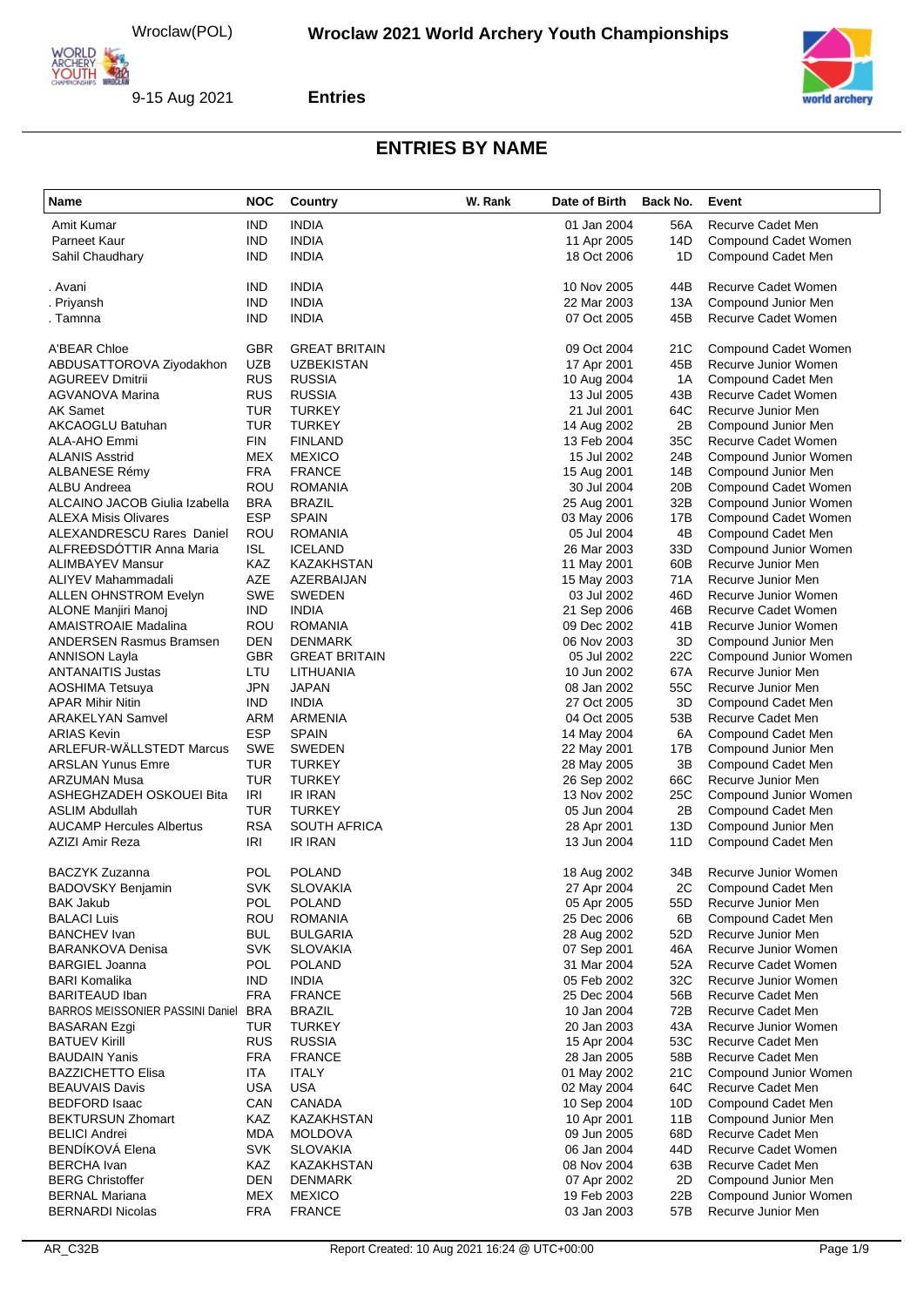

**Entries**

| Name                                                 | <b>NOC</b>               | Country                        | W. Rank | Date of Birth              | Back No.   | Event                                       |
|------------------------------------------------------|--------------------------|--------------------------------|---------|----------------------------|------------|---------------------------------------------|
| <b>BERZAN Kasandra</b>                               | <b>MDA</b>               | <b>MOLDOVA</b>                 |         | 05 May 2007                | 42C        | Recurve Cadet Women                         |
| <b>BILISARI Matteo</b>                               | ITA                      | <b>ITALY</b>                   |         | 24 Mar 2003                | 51A        | Recurve Junior Men                          |
| <b>BISCH Madeleine</b>                               | <b>POL</b>               | <b>POLAND</b>                  |         | 27 Dec 2003                | 27D        | Compound Junior Women                       |
| <b>BOJANIC DENNIUS Niki</b>                          | <b>SWE</b>               | <b>SWEDEN</b>                  |         | 14 Dec 2005                | 37C        | Recurve Cadet Women                         |
| <b>BOMBARDA Michelle Maria</b>                       | ITA                      | <b>ITALY</b>                   |         | 16 Jun 2003                | 19C        | Compound Junior Women                       |
| <b>BOMHOLTZ Emilie Stokholm</b>                      | <b>DEN</b>               | <b>DENMARK</b>                 |         | 15 Apr 2006                | 52D        | Recurve Cadet Women                         |
| BOMMADEVARA Dhiraj                                   | <b>IND</b>               | <b>INDIA</b>                   |         | 04 Sep 2001                | 59C        | Recurve Junior Men                          |
| <b>BORBOLLA Diego</b>                                | <b>MEX</b>               | <b>MEXICO</b>                  |         | 19 Aug 2004                | 6C         | Compound Cadet Men                          |
| <b>BOROWIEC Adam</b><br><b>BOULEAU Victor</b>        | <b>POL</b><br><b>FRA</b> | <b>POLAND</b><br><b>FRANCE</b> |         | 18 Dec 2006<br>22 Oct 2004 | 8C<br>11C  | Compound Cadet Men<br>Compound Cadet Men    |
| <b>BOULTON Hallie</b>                                | <b>GBR</b>               | <b>GREAT BRITAIN</b>           |         | 12 Mar 2005                | 20C        | Compound Cadet Women                        |
| <b>BRABEC MORI Konstantin</b>                        | AUT                      | <b>AUSTRIA</b>                 |         | 05 Jun 2002                | 51D        | Recurve Junior Men                          |
| <b>BRANCA Elena</b>                                  | ITA                      | <b>ITALY</b>                   |         | 10 Sep 2005                | 38D        | Recurve Cadet Women                         |
| <b>BRANDSTETTER Oliver</b>                           | AUT                      | <b>AUSTRIA</b>                 |         | 25 Jun 2005                | 60C        | Recurve Cadet Men                           |
| <b>BRENK Aljaz Matija</b>                            | <b>SLO</b>               | <b>SLOVENIA</b>                |         | 18 Jan 2004                | 8D         | Compound Cadet Men                          |
| <b>BRYAN Jenny</b>                                   | <b>GBR</b>               | <b>GREAT BRITAIN</b>           |         | 30 Dec 2002                | 24C        | Compound Junior Women                       |
| <b>BRYLD Nicklas Bredal</b>                          | <b>DEN</b>               | <b>DENMARK</b>                 |         | 14 Aug 2005                | 7D         | Compound Cadet Men                          |
| BUDAZHAPOVA Tuiana                                   | <b>RUS</b>               | <b>RUSSIA</b>                  |         | 15 Aug 2002                | 42A        | Recurve Junior Women                        |
| <b>BURDETT Nicole</b>                                | <b>GBR</b>               | <b>GREAT BRITAIN</b>           |         | 04 Jun 2001                | 37D        | Recurve Junior Women                        |
| <b>BURUN Hazal</b>                                   | <b>TUR</b>               | <b>TURKEY</b>                  |         | 27 Sep 2004                | 19A        | Compound Cadet Women                        |
| <b>BUZILA-BALAS Tudor</b>                            | ROU                      | <b>ROMANIA</b>                 |         | 08 Apr 2003                | 49C        | Recurve Junior Men                          |
| <b>BYBORDY Geesa</b>                                 | IRI                      | <b>IR IRAN</b>                 |         | 03 Sep 2001                | 26C        | Compound Junior Women                       |
| <b>BYSTROV Egor</b>                                  | <b>RUS</b>               | <b>RUSSIA</b>                  |         | 05 Aug 2004                | 3A         | Compound Cadet Men                          |
| CALDERON ARROYO Sergio                               | <b>ESP</b>               | <b>SPAIN</b>                   |         | 19 Nov 2002                | 15C        | Compound Junior Men                         |
| <b>CANALES Elia</b>                                  | <b>ESP</b>               | <b>SPAIN</b>                   |         | 25 Jun 2001                | 39C        | Recurve Junior Women                        |
| <b>CARBONETTI Theo</b>                               | BEL                      | <b>BELGIUM</b>                 |         | 23 Oct 2001                | 49B        | Recurve Junior Men                          |
| <b>CARLSEN Pil Munk</b>                              | DEN                      | <b>DENMARK</b>                 |         | 24 May 2004                | 30A        | Compound Junior Women                       |
| <b>CARPENTER Adam</b>                                | <b>GBR</b>               | <b>GREAT BRITAIN</b>           |         | 13 Jul 2002                | 4A         | Compound Junior Men                         |
| CASTILLO Adriana                                     | <b>MEX</b>               | <b>MEXICO</b>                  |         | 19 Jul 2005                | 19C        | Compound Cadet Women                        |
| CECANOVA Anastasia                                   | <b>MDA</b>               | <b>MOLDOVA</b>                 |         | 18 Jul 2006                | 41C        | Recurve Cadet Women                         |
| <b>CELAYA Miguel</b>                                 | <b>MEX</b>               | <b>MEXICO</b>                  |         | 22 Jun 2003                | 53B        | Recurve Junior Men                          |
| CELMANOVA Karolina                                   | <b>CZE</b>               | <b>CZECH REPUBLIC</b>          |         | 23 Jul 2003                | 33B        | Compound Junior Women                       |
| CHABIN Keziah                                        | SUI                      | SWITZERLAND                    |         | 14 Dec 2002                | 72A        | Recurve Junior Men                          |
| CHALKIOPOULOU Sofia                                  | GRE                      | <b>GREECE</b>                  |         | 26 Jan 2004                | 47B        | Recurve Cadet Women                         |
| CHAMBRAUD Alyssia                                    | <b>FRA</b>               | <b>FRANCE</b>                  |         | 10 Jan 2004                | 22A        | Compound Cadet Women                        |
| <b>CHANGMAI Bishal</b>                               | <b>IND</b>               | <b>INDIA</b>                   |         | 30 Nov 2004                | 57A        | Recurve Cadet Men                           |
| <b>CHAPPELL Grace</b>                                | <b>GBR</b><br>GRE        | <b>GREAT BRITAIN</b>           |         | 14 Mar 2002                | 23C        | Compound Junior Women                       |
| <b>CHARISIS Evangelos</b><br><b>CHAUDHARY Sakshi</b> | <b>IND</b>               | <b>GREECE</b><br><b>INDIA</b>  |         | 06 May 2005<br>06 Feb 2003 | 71B<br>27B | Recurve Cadet Men<br>Compound Junior Women  |
| <b>CHEREMISKIN Stanislav</b>                         | <b>RUS</b>               | <b>RUSSIA</b>                  |         | 15 Jan 2001                | 62A        | Recurve Junior Men                          |
| CHERKEZOVA Arina                                     | <b>RUS</b>               | <b>RUSSIA</b>                  |         | 29 Apr 2004                | 16B        | Compound Cadet Women                        |
| CHERNYK Dzvenyslava                                  | <b>UKR</b>               | <b>UKRAINE</b>                 |         | 24 May 2005                | 46A        | <b>Recurve Cadet Women</b>                  |
| <b>CHEUNG Sum Hin Moses</b>                          | HKG                      | HONG KONG, CHINA               |         | 01 Oct 2004                | 69D        | Recurve Cadet Men                           |
| <b>CHOJECKI Milosz</b>                               | POL                      | <b>POLAND</b>                  |         | 23 Sep 2002                | 56D        | Recurve Junior Men                          |
| CHOUDHARY Aditya                                     | <b>IND</b>               | <b>INDIA</b>                   |         | 10 Mar 2003                | 58C        | Recurve Junior Men                          |
| <b>CHOUINARD Jules</b>                               | CAN                      | CANADA                         |         | 20 Nov 2002                | 61D        | Recurve Junior Men                          |
| <b>CHUNG Cham</b>                                    | <b>USA</b>               | <b>USA</b>                     |         | 04 Oct 2007                | 40A        | Recurve Cadet Women                         |
| <b>CLIMA Nicoleta</b>                                | <b>MDA</b>               | <b>MOLDOVA</b>                 |         | 05 Mar 2007                | 43C        | Recurve Cadet Women                         |
| <b>COLLAS Arne</b>                                   | <b>BEL</b>               | <b>BELGIUM</b>                 |         | 02 Mar 2006                | 65C        | Recurve Cadet Men                           |
| <b>COMPAGNO Chiara</b>                               | ITA                      | <b>ITALY</b>                   |         | 25 May 2005                | 40D        | Recurve Cadet Women                         |
| <b>CORADO Paola</b>                                  | <b>ESA</b>               | EL SALVADOR                    |         | 02 Feb 2003                | 32C        | Compound Junior Women                       |
| <b>CORDEAU Amélie</b>                                | <b>FRA</b>               | <b>FRANCE</b>                  |         | 01 Oct 2005                | 52B        | <b>Recurve Cadet Women</b>                  |
| <b>COREL Nina</b>                                    | <b>SLO</b>               | <b>SLOVENIA</b>                |         | 13 Dec 2005                | 41A        | Recurve Cadet Women                         |
| COSTALL Megan                                        | <b>GBR</b>               | <b>GREAT BRITAIN</b>           |         | 17 Sep 2003                | 39D        | Recurve Junior Women                        |
| COSTANTINO Leonardo                                  | ITA                      | <b>ITALY</b>                   |         | 19 Jun 2002                | 8D         | Compound Junior Men                         |
| <b>COVRE Leonardo</b>                                | ITA                      | <b>ITALY</b>                   |         | 15 Apr 2002                | 9D         | Compound Junior Men                         |
| <b>COWLES Trenton</b><br><b>COX Madison</b>          | <b>USA</b><br>USA        | <b>USA</b><br><b>USA</b>       |         | 29 May 2002<br>16 Apr 2001 | 65A<br>23D | Recurve Junior Men<br>Compound Junior Women |
| <b>CSERNÁK István</b>                                | <b>HUN</b>               | <b>HUNGARY</b>                 |         |                            |            | Compound Cadet Men                          |
| <b>CURIC Mihael</b>                                  | <b>CRO</b>               | <b>CROATIA</b>                 |         | 17 Oct 2004<br>19 Aug 2005 | 12A<br>12C | Compound Cadet Men                          |
|                                                      |                          |                                |         |                            |            |                                             |
| <b>D'AMOUR Nicholas</b>                              | <b>ISV</b>               | VIRGIN ISLANDS, US             |         | 04 Sep 2001                | 68D        | Recurve Junior Men                          |
| <b>DABAN BAINES Jorge</b>                            | <b>ESP</b>               | <b>SPAIN</b>                   |         | 18 Mar 2004                | 65A        | Recurve Cadet Men                           |
| DALAL Kushal                                         | <b>IND</b>               | <b>INDIA</b>                   |         | 23 Jan 2005                | 2D         | Compound Cadet Men                          |

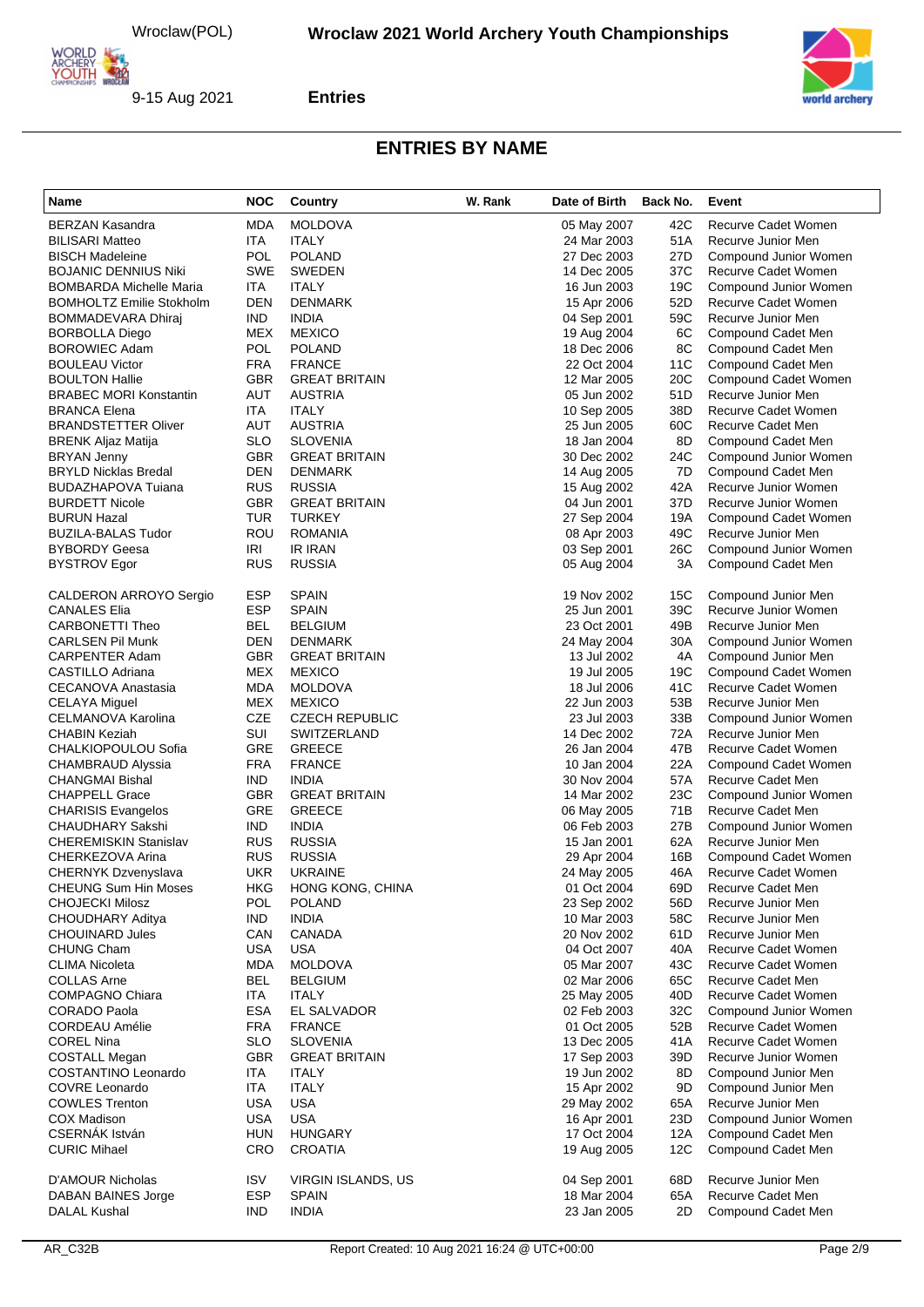

**Entries**

| Name                                                | <b>NOC</b>        | Country                           | W. Rank | Date of Birth              | Back No.   | Event                                         |
|-----------------------------------------------------|-------------------|-----------------------------------|---------|----------------------------|------------|-----------------------------------------------|
| DE AGUIAR CARDOSO Isabel                            | SUI               | SWITZERLAND                       |         | 14 Apr 2005                | 47D        | Recurve Cadet Women                           |
| DE CARVALHO ALMEIDA Mateus                          | <b>BRA</b>        | <b>BRAZIL</b>                     |         | 19 Sep 2001                | 70C        | Recurve Junior Men                            |
| DE LEON Marisol                                     | <b>MEX</b>        | <b>MEXICO</b>                     |         | 28 Jun 2005                | 18C        | Compound Cadet Women                          |
| DE VELASCO Ines                                     | <b>ESP</b>        | <b>SPAIN</b>                      |         | 14 Mar 2002                | 37C        | Recurve Junior Women                          |
| DE WET David Franco                                 | <b>RSA</b>        | <b>SOUTH AFRICA</b>               |         | 24 Jan 2007                | 5D         | Compound Cadet Men                            |
| DE WET Jacobus Ignatius                             | <b>RSA</b>        | <b>SOUTH AFRICA</b>               |         | 12 Sep 2005                | 4D         | Compound Cadet Men                            |
| DEL DUCA Martina                                    | ITA               | <b>ITALY</b>                      |         | 18 Jan 2004                | 16C        | Compound Cadet Women                          |
| <b>DEREBASI Defne</b>                               | TUR               | <b>TURKEY</b>                     |         | 30 May 2005                | 40B        | Recurve Cadet Women                           |
| <b>DEZANI Simone</b>                                | ITA<br><b>IND</b> | <b>ITALY</b><br><b>INDIA</b>      |         | 04 Aug 2004                | 57D<br>26B | Recurve Cadet Men                             |
| DHAYAL Divya<br>DI FRANCESCO Roberta                | ITA               | <b>ITALY</b>                      |         | 24 Dec 2001<br>29 Mar 2003 | 36A        | Compound Junior Women<br>Recurve Junior Women |
| DI NARDO Giulia                                     | ITA               | <b>ITALY</b>                      |         | 05 Jul 2004                | 15C        | Compound Cadet Women                          |
| <b>DJUKIC Angelina</b>                              | <b>AUT</b>        | <b>AUSTRIA</b>                    |         | 21 Nov 2001                | 37A        | Recurve Junior Women                          |
| DOMAGALA Weronika                                   | POL               | <b>POLAND</b>                     |         | 14 Jun 2002                | 26D        | Compound Junior Women                         |
| <b>DOMINGUES Guilherme</b>                          | <b>POR</b>        | <b>PORTUGAL</b>                   |         | 27 Jul 2002                | 18C        | Compound Junior Men                           |
| <b>DRAKIOTIS Dimitrios - Konstantinos GRE</b>       |                   | <b>GREECE</b>                     |         | 04 Oct 2001                | 17A        | Compound Junior Men                           |
| <b>DRUSKOVA Kristina</b>                            | <b>SVK</b>        | <b>SLOVAKIA</b>                   |         | 04 Mar 2005                | 45D        | Recurve Cadet Women                           |
| DUNYASHEV Nikita                                    | <b>UKR</b>        | <b>UKRAINE</b>                    |         | 06 Feb 2004                | 64D        | Recurve Cadet Men                             |
| DVORANI Edi                                         | <b>KOS</b>        | <b>KOSOVO</b>                     |         | 27 Dec 2001                | 70B        | Recurve Junior Men                            |
| <b>ENRIQUEZ Nancy</b>                               | <b>GUA</b>        | <b>GUATEMALA</b>                  |         | 19 Sep 2002                | 45D        | Recurve Junior Women                          |
| <b>FANNARSSON Dagur Orn</b>                         | <b>ISL</b>        | <b>ICELAND</b>                    |         | 24 Nov 2001                | 18A        | Compound Junior Men                           |
| FANNARSSON Dagur Orn                                | <b>ISL</b>        | <b>ICELAND</b>                    |         | 24 Nov 2001                | 68B        | Recurve Junior Men                            |
| <b>FAZEL Arashk</b>                                 | <b>IRI</b>        | <b>IR IRAN</b>                    |         | 17 Mar 2004                | 58C        | Recurve Cadet Men                             |
| <b>FERNANDEZ INFANTE Leyre</b>                      | <b>ESP</b>        | <b>SPAIN</b>                      |         | 06 Sep 2003                | 38C        | Recurve Junior Women                          |
| FERRANDEZ TEJERO Claudia                            | <b>ESP</b>        | <b>SPAIN</b>                      |         | 10 May 2002                | 21B        | Compound Junior Women                         |
| <b>FERS Spela</b>                                   | <b>SLO</b>        | <b>SLOVENIA</b>                   |         | 25 Jul 2001                | 44D        | Recurve Junior Women                          |
| <b>FIGVED Sander</b>                                | <b>NOR</b>        | <b>NORWAY</b>                     |         | 22 Mar 2002                | 17C        | Compound Junior Men                           |
| FISCHER Dylan Wei Ying                              | <b>HKG</b>        | HONG KONG, CHINA                  |         | 18 Dec 2003                | 64D        | Recurve Junior Men                            |
| <b>FLORENT Anaëlle</b>                              | <b>FRA</b>        | <b>FRANCE</b>                     |         | 17 Aug 2001                | 43D        | Recurve Junior Women                          |
| <b>FRAI Cosmin</b>                                  | ROU               | <b>ROMANIA</b>                    |         | 09 Sep 2001                | 51C        | Recurve Junior Men                            |
| <b>FRAI Timeea</b>                                  | ROU               | <b>ROMANIA</b>                    |         | 06 Nov 2003                | 40B        | Recurve Junior Women                          |
| <b>FREDERICK Cole</b>                               | <b>USA</b>        | <b>USA</b><br><b>USA</b>          |         | 27 Jul 2002                | 2C<br>36C  | Compound Junior Men                           |
| <b>FREDERICK Isabella</b>                           | USA<br><b>USA</b> | <b>USA</b>                        |         | 08 Mar 2003<br>06 Jan 2001 | 3C         | Recurve Junior Women                          |
| <b>FRENCH Cooper</b><br><b>FRENKEL Niv</b>          | <b>ISR</b>        | <b>ISRAEL</b>                     |         | 19 Feb 2004                | 69B        | Compound Junior Men<br>Recurve Cadet Men      |
| FUJII Nozomi                                        | <b>JPN</b>        | <b>JAPAN</b>                      |         | 02 Oct 2001                | 56C        | Recurve Junior Men                            |
| <b>FULLERTON Mathias</b>                            | DEN               | <b>DENMARK</b>                    |         | 27 May 2003                | 1D         | Compound Junior Men                           |
| GALLEGO LOPEZ Juliana                               | COL               | <b>COLOMBIA</b>                   |         | 23 Feb 2004                | 28D        | Compound Junior Women                         |
| <b>GARCIA Ruben</b>                                 | MEX               | <b>MEXICO</b>                     |         | 22 Dec 2003                | 52B        | Recurve Junior Men                            |
| <b>GARCIA Sebastian</b>                             | MEX               | <b>MEXICO</b>                     |         | 19 Jun 2002                | 8A         | Compound Junior Men                           |
| <b>GARDE Emilija</b>                                | LA I              | LATVIA                            |         | 16 Jan 2006                | 47A        | Recurve Cadet Women                           |
| <b>GAREEV Artur</b>                                 | <b>RUS</b>        | <b>RUSSIA</b>                     |         | 16 Jul 2003                | 5Β         | Compound Junior Men                           |
| GHASEMI Saghar                                      | IRI               | <b>IR IRAN</b>                    |         | 18 Nov 2006                | 22B        | Compound Cadet Women                          |
| GHORBANZADEH Amirmohammad                           | IRI               | IR IRAN                           |         | 15 Oct 2002                | 6D         | Compound Junior Men                           |
| <b>GIANNECCHINI Alessio</b>                         | ITA               | <b>ITALY</b>                      |         | 15 Sep 2004                | 8Β         | Compound Cadet Men                            |
| <b>GILMANOVA Marija</b>                             | <b>RUS</b>        | <b>RUSSIA</b>                     |         | 20 Jul 2002                | 40A        | Recurve Junior Women                          |
| <b>GLLAREVA Valmir</b>                              | <b>KOS</b>        | <b>KOSOVO</b>                     |         | 25 Sep 2005                | 69A        | Recurve Cadet Men                             |
| <b>GNORIEGA Catalina</b>                            | <b>USA</b>        | <b>USA</b>                        |         | 17 Mar 2003                | 34C        | Recurve Junior Women                          |
| <b>GODANO Michea</b>                                | ITA               | <b>ITALY</b>                      |         | 16 Jun 2001                | 7D         | Compound Junior Men                           |
| <b>GODESA Matej</b>                                 | <b>SLO</b>        | <b>SLOVENIA</b>                   |         | 13 Jan 2002                | 7B         | Compound Junior Men                           |
| <b>GOEPPEL Franziska</b>                            | <b>GER</b>        | <b>GERMANY</b>                    |         | 08 Aug 2003                | 31A        | Compound Junior Women                         |
| GOLSHANI ASL Mohammadhossein<br>GOMEZ ZULUAGA Pablo | IRI<br>COL        | <b>IR IRAN</b><br><b>COLOMBIA</b> |         | 13 Apr 2005                | 56C<br>12C | Recurve Cadet Men<br>Compound Junior Men      |
| <b>GONZALEZ Gadiel</b>                              | <b>MEX</b>        | <b>MEXICO</b>                     |         | 07 Jul 2002<br>13 Sep 2004 | 4C         | Compound Cadet Men                            |
| GONZALEZ MANUEL Hector                              | <b>ESP</b>        | <b>SPAIN</b>                      |         | 12 Dec 2005                | 5A         | Compound Cadet Men                            |
| <b>GOTUACO Max</b>                                  | PHI               | <b>PHILIPPINES</b>                |         | 10 May 2005                | 65B        | Recurve Cadet Men                             |
| <b>GRANDE Matias</b>                                | <b>MEX</b>        | <b>MEXICO</b>                     |         | 26 Apr 2004                | 55A        | Recurve Cadet Men                             |
| <b>GREGORI Francesco</b>                            | ITA               | <b>ITALY</b>                      |         | 29 May 2002                | 50A        | Recurve Junior Men                            |
| <b>GUBBINI Lorenzo</b>                              | ITA               | <b>ITALY</b>                      |         | 14 Sep 2005                | 7B         | Compound Cadet Men                            |
| <b>GUERRERO ASENCIO Maria Jose</b>                  | COL               | <b>COLOMBIA</b>                   |         | 01 Apr 2003                | 33A        | Recurve Junior Women                          |
| <b>GUERRERO Javier</b>                              | <b>GUA</b>        | GUATEMALA                         |         | 03 Aug 2002                | 72C        | Recurve Junior Men                            |
| <b>GURJAR Priya</b>                                 | <b>IND</b>        | <b>INDIA</b>                      |         | 10 Feb 2004                | 16D        | Compound Cadet Women                          |

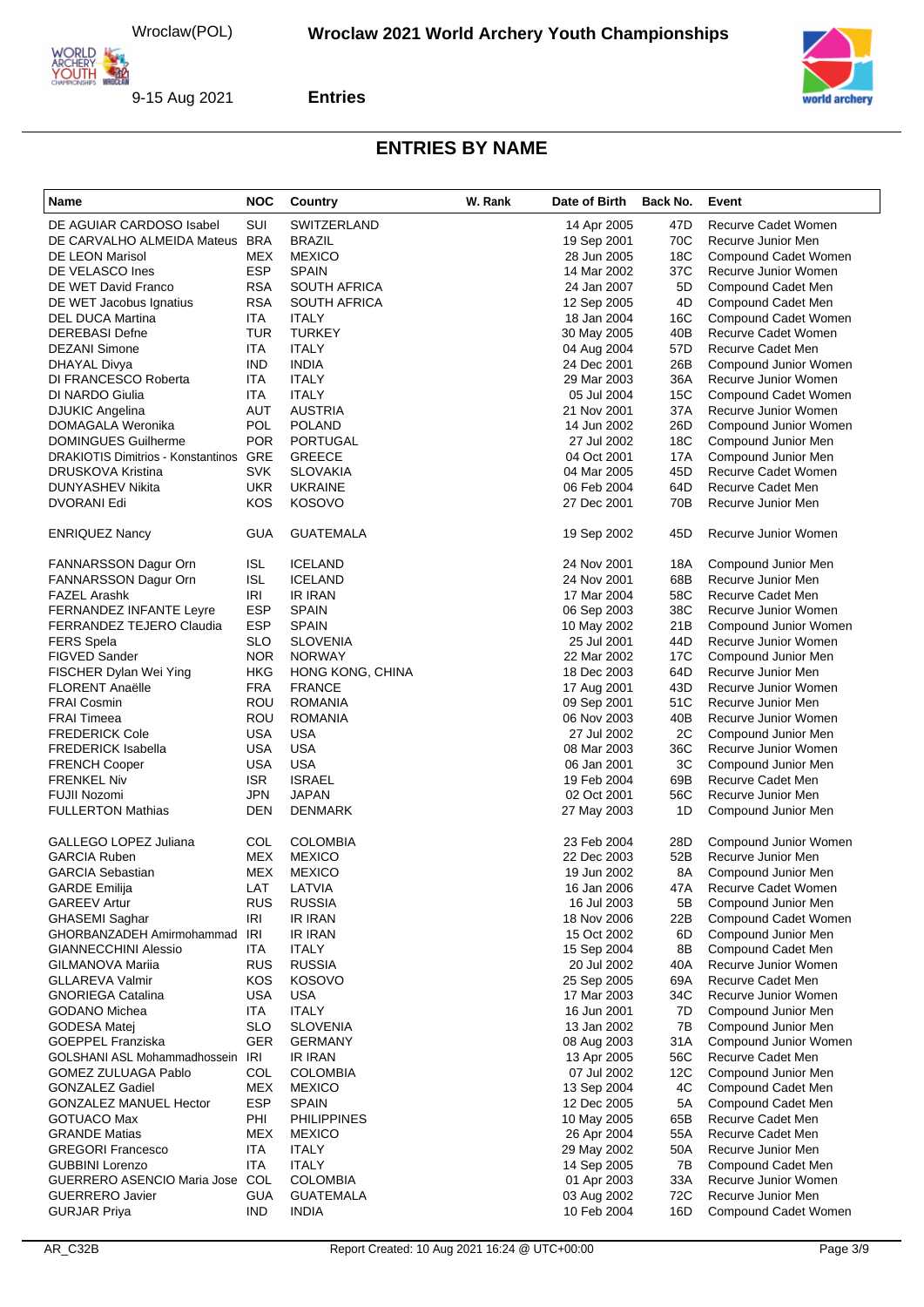

**Entries**

| Name                              | <b>NOC</b> | Country                          | W. Rank | Date of Birth              | Back No.               | Event                                        |
|-----------------------------------|------------|----------------------------------|---------|----------------------------|------------------------|----------------------------------------------|
| <b>GUTIERREZ Diana</b>            | MEX        | <b>MEXICO</b>                    |         | 11 Mar 2005                | 39C                    | Recurve Cadet Women                          |
| HAAKONSEN Hans Kristian           | <b>NOR</b> | <b>NORWAY</b>                    |         | 15 Dec 2003                | 71D                    | Recurve Junior Men                           |
| HABIAN Denis                      | ROU        | <b>ROMANIA</b>                   |         | 24 May 2005                | 67B                    | Recurve Cadet Men                            |
| HALNA Océane                      | <b>FRA</b> | <b>FRANCE</b>                    |         | 12 Jun 2002                | 31B                    | Compound Junior Women                        |
| HALUS Anda                        | ROU        | <b>ROMANIA</b>                   |         | 12 Apr 2005                | 36B                    | Recurve Cadet Women                          |
| HALVAEI Saghar                    | IRI        | <b>IR IRAN</b>                   |         | 04 May 2002                | 27C                    | Compound Junior Women                        |
| HANEY Emircan                     | TUR        | <b>TURKEY</b>                    |         | 01 Jan 2001                | 1B                     | Compound Junior Men                          |
| HANKUS Julita                     | <b>POL</b> | <b>POLAND</b>                    |         | 30 Jan 2004                | 16A                    | Compound Cadet Women                         |
| <b>HASLAM Lewis</b>               | <b>GBR</b> | <b>GREAT BRITAIN</b>             |         | 30 Apr 2003                | 5A                     | Compound Junior Men                          |
| <b>HASSLACHER Maximilian</b>      | AUT        | <b>AUSTRIA</b>                   |         | 04 Feb 2004                | 61C                    | Recurve Cadet Men                            |
| HEALEY Penny                      | <b>GBR</b> | <b>GREAT BRITAIN</b>             |         | 07 Mar 2005                | 48C                    | Recurve Cadet Women                          |
| HELLEMANS Julie                   | <b>BEL</b> | <b>BELGIUM</b>                   |         | 31 Oct 2003                | 46B                    | Recurve Junior Women                         |
| <b>HENRIKSEN Ludvig Njor</b>      | <b>DEN</b> | <b>DENMARK</b>                   |         | 13 Oct 2004                | 69C                    | Recurve Cadet Men                            |
| HERÁK Jiri                        | <b>CZE</b> | <b>CZECH REPUBLIC</b>            |         | 03 Sep 2001                | 63B                    | Recurve Junior Men                           |
| HERMÁNEK František                | <b>CZE</b> | <b>CZECH REPUBLIC</b>            |         | 28 Sep 2004                | 62A                    | Recurve Cadet Men                            |
| <b>HERNANDEZ VERA Daniel</b>      | COL        | <b>COLOMBIA</b>                  |         | 16 Jun 2004                | 67C                    | Recurve Junior Men                           |
| HERVAT Karen                      | ITA        | <b>ITALY</b>                     |         | 04 Mar 2001                | 35A                    | Recurve Junior Women                         |
| HILL Bryce                        | ZIM        | ZIMBABWE                         |         | 05 Apr 2006                | 71C                    | Recurve Cadet Men                            |
| HILMARSDOTTIR Marin Anita         | <b>ISL</b> | <b>ICELAND</b>                   |         | 04 Feb 2004                | 36D                    | Recurve Cadet Women                          |
| HJELLE YIva                       | <b>NOR</b> | <b>NORWAY</b>                    |         | 26 May 2002                | 33A                    | Compound Junior Women                        |
| <b>HORLACH Iryna</b>              | <b>UKR</b> | <b>UKRAINE</b>                   |         | 14 Feb 2005                | 44A                    | Recurve Cadet Women                          |
| <b>HRYHORYEV David</b>            | <b>POR</b> | <b>PORTUGAL</b>                  |         | 28 Mar 2005                | 12B                    | Compound Cadet Men                           |
| <b>HYE Jasmin</b>                 | AUT        | <b>AUSTRIA</b>                   |         | 03 Jan 2002                | 38A                    | Recurve Junior Women                         |
| IBÁÑEZ ROMERO Lucia               | <b>ESP</b> | <b>SPAIN</b>                     |         | 02 Feb 2004                | 51C                    | Recurve Cadet Women                          |
| <b>IDENSEN Elina</b>              | GER        | <b>GERMANY</b>                   |         | 18 Mar 2003                | 35D                    | Recurve Junior Women                         |
| IGIBAYEVA Gaukhar                 | <b>KAZ</b> | KAZAKHSTAN                       |         | 07 Aug 2001                | 37B                    | Recurve Junior Women                         |
| ILLIASH Varvara                   | <b>UKR</b> | <b>UKRAINE</b>                   |         | 08 Mar 2003                | 42C                    | Recurve Junior Women                         |
|                                   | <b>EST</b> | <b>ESTONIA</b>                   |         |                            | 15B                    | Compound Junior Men                          |
| ILVES Kristjan<br>ILYASSOVA Alina | KAZ        | KAZAKHSTAN                       |         | 17 Mar 2003                | 39B                    | Recurve Junior Women                         |
|                                   | <b>ISL</b> |                                  |         | 23 Apr 2001                |                        |                                              |
| <b>INGVARSSON Oliver Ormar</b>    | <b>NOR</b> | <b>ICELAND</b>                   |         | 01 Aug 2001                | 69B                    | Recurve Junior Men                           |
| ISNES Oda<br>IVANOVA Martina      | <b>BUL</b> | <b>NORWAY</b><br><b>BULGARIA</b> |         | 09 Jun 2004<br>06 Nov 2001 | 20 <sub>D</sub><br>46C | Compound Cadet Women<br>Recurve Junior Women |
| JAATMA Robin                      | EST        | <b>ESTONIA</b>                   |         | 05 Mar 2001                | 16B                    |                                              |
|                                   |            |                                  |         |                            |                        | Compound Junior Men                          |
| JACOBSSON Lukas                   | <b>SWE</b> | <b>SWEDEN</b>                    |         | 07 Nov 2003                | 58D                    | Recurve Junior Men                           |
| JANCIUKAS Dominykas               | LTU        | <b>LITHUANIA</b>                 |         | 28 Mar 2002                | 68A                    | Recurve Junior Men                           |
| JAWKAR Prathamesh Samadhan        | <b>IND</b> | <b>INDIA</b>                     |         | 08 Sep 2003                | 14A                    | Compound Junior Men                          |
| <b>JERAS Timej</b>                | <b>SLO</b> | <b>SLOVENIA</b>                  |         | 08 Oct 2002                | 66B                    | Recurve Junior Men                           |
| JEVSNIK Tim                       | <b>SLO</b> | <b>SLOVENIA</b>                  |         | 29 Dec 2003                | 9B                     | Compound Junior Men                          |
| JUDEA Florin Mirel                | <b>ROU</b> | <b>ROMANIA</b>                   |         | 06 Mar 2005                | 5B                     | Compound Cadet Men                           |
| KAMENSKYI Volodymyr               | UKR        | <b>UKRAINE</b>                   |         | 29 Sep 2001                | 52C                    | Recurve Junior Men                           |
| KARDASH Viktoriia                 | <b>UKR</b> | <b>UKRAINE</b>                   |         | 10 Jan 2001                | 25A                    | Compound Junior Women                        |
| KARNER Kristella                  | <b>EST</b> | <b>ESTONIA</b>                   |         | 02 Jun 2006                | 23C                    | Compound Cadet Women                         |
| KASPER Rasmus                     | EST        | <b>ESTONIA</b>                   |         | 08 Sep 2002                | 61C                    | Recurve Junior Men                           |
| KAUFHOLD Casey                    | <b>USA</b> | <b>USA</b>                       |         | 06 Mar 2004                | 35C                    | Recurve Junior Women                         |
| KEDZIERSKA Malgorzata             | POL        | <b>POLAND</b>                    |         | 16 Aug 2001                | 36B                    | Recurve Junior Women                         |
| KELLERER Regina                   | GER        | <b>GERMANY</b>                   |         | 23 Jul 2006                | 46C                    | Recurve Cadet Women                          |
| KHOMUTOVSKA Olga                  | <b>UKR</b> | <b>UKRAINE</b>                   |         | 09 Jul 2003                | 27A                    | Compound Junior Women                        |
| KIM Emma                          | <b>USA</b> | <b>USA</b>                       |         | 12 Jul 2005                | 38A                    | Recurve Cadet Women                          |
| KIRCA Eren                        | <b>TUR</b> | <b>TURKEY</b>                    |         | 11 Feb 2005                | 1B                     | Compound Cadet Men                           |
| KIRMIZITAS Harun                  | <b>TUR</b> | <b>TURKEY</b>                    |         | 28 Jan 2005                | 66D                    | Recurve Cadet Men                            |
| KLASSEN Brady                     | CAN        | CANADA                           |         | 18 Apr 2002                | 15D                    | Compound Junior Men                          |
| KLEINER Shahar                    | <b>ISR</b> | <b>ISRAEL</b>                    |         | 30 Sep 2003                | 66D                    | Recurve Junior Men                           |
| KLINGER Johanna                   | GER        | <b>GERMANY</b>                   |         | 18 Feb 2004                | 44C                    | Recurve Cadet Women                          |
| KOCUR Ceren                       | TUR        | <b>TURKEY</b>                    |         | 09 Nov 2004                | 39B                    | Recurve Cadet Women                          |
| KOCUTOVA Lucia                    | <b>SVK</b> | <b>SLOVAKIA</b>                  |         | 19 May 2005                | 21A                    | Compound Cadet Women                         |
| KOLENÁKOVÁ Eliška                 | CZE        | <b>CZECH REPUBLIC</b>            |         | 04 Mar 2004                | 49B                    | Recurve Cadet Women                          |
| KONECKI Przemyslaw                | POL        | <b>POLAND</b>                    |         | 21 May 2002                | 10D                    | Compound Junior Men                          |
| KONONOVS Glebs                    | LAT        | LATVIA                           |         | 14 Jun 2001                | 70A                    | Recurve Junior Men                           |
| <b>KOSE Omer Faruk</b>            | <b>TUR</b> | <b>TURKEY</b>                    |         | 27 Apr 2001                | ЗB                     | Compound Junior Men                          |
| KOSE Zeynep                       | <b>TUR</b> | <b>TURKEY</b>                    |         | 06 Jan 2003                | 44A                    | Recurve Junior Women                         |
| KOSENKOV Daniil                   | <b>RUS</b> | <b>RUSSIA</b>                    |         | 15 Apr 2003                | 6В                     | Compound Junior Men                          |
|                                   |            |                                  |         |                            |                        |                                              |

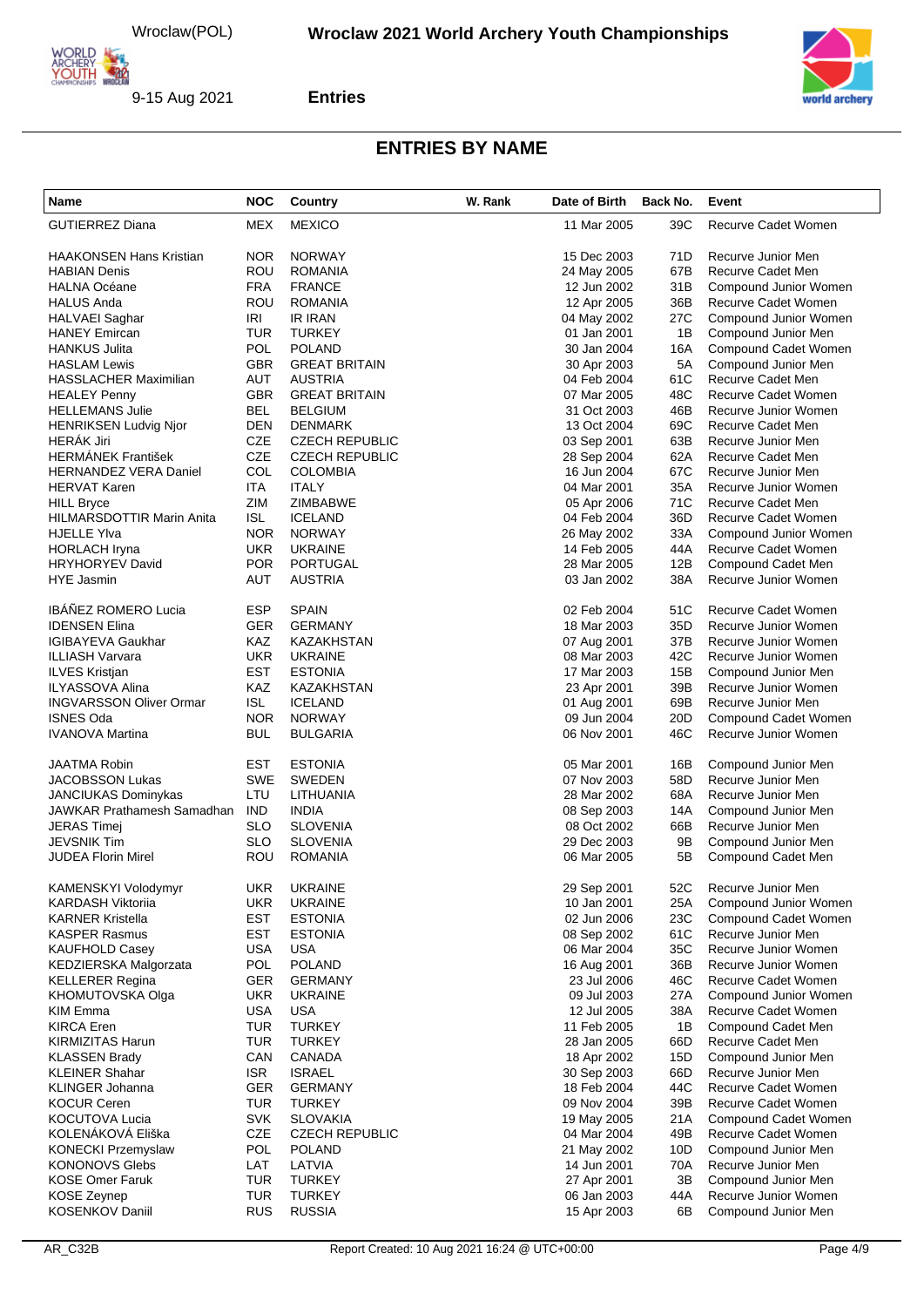

**Entries**



| Name                               | <b>NOC</b> | Country                 | W. Rank | Date of Birth | Back No.        | Event                      |
|------------------------------------|------------|-------------------------|---------|---------------|-----------------|----------------------------|
| <b>KOVACIC Tihana</b>              | <b>CRO</b> | <b>CROATIA</b>          |         | 12 Nov 2002   | 45A             | Recurve Junior Women       |
| <b>KOVAL Daria</b>                 | <b>UKR</b> | <b>UKRAINE</b>          |         | 01 Nov 2007   | 45A             | Recurve Cadet Women        |
| <b>KRAHE Carson</b>                | <b>USA</b> | <b>USA</b>              |         | 04 Aug 2004   | 19D             | Compound Cadet Women       |
| <b>KREJCÍ Richard</b>              | <b>CZE</b> | <b>CZECH REPUBLIC</b>   |         | 19 Oct 2005   | 63A             | Recurve Cadet Men          |
| <b>KRYVORUCHKO Alexander</b>       | <b>UKR</b> | <b>UKRAINE</b>          |         | 12 Oct 2004   | 62D             | Recurve Cadet Men          |
| <b>KULTYS Jakub</b>                | <b>POL</b> | <b>POLAND</b>           |         | 19 Nov 2004   | 54D             | Recurve Cadet Men          |
| <b>KURZ Lukas</b>                  | <b>AUT</b> | <b>AUSTRIA</b>          |         | 12 Jul 2002   | 50 <sub>D</sub> | Recurve Junior Men         |
| <b>KURZ Moritz</b>                 | <b>GER</b> | <b>GERMANY</b>          |         | 27 Sep 2003   | 11A             | Compound Junior Men        |
| LAM Sum Laam                       | HKG        | <b>HONG KONG, CHINA</b> |         | 08 Jan 2008   | 21D             | Compound Cadet Women       |
| <b>LANDI Ginevra</b>               | <b>ITA</b> | <b>ITALY</b>            |         | 24 May 2004   | 39 <sub>D</sub> | <b>Recurve Cadet Women</b> |
| <b>LANDSVIK Torjus Ovedal</b>      | <b>NOR</b> | <b>NORWAY</b>           |         | 21 Jul 2004   | 70 <sub>D</sub> | Recurve Cadet Men          |
| <b>LANE Thomas</b>                 | <b>GBR</b> | <b>GREAT BRITAIN</b>    |         | 21 Sep 2004   | 11A             | Compound Cadet Men         |
| LAPIEDRA BARRANCO Andrea           | <b>ESP</b> | <b>SPAIN</b>            |         | 23 Sep 2004   | 18B             | Compound Cadet Women       |
| LAURA Warmuz                       | <b>ESP</b> | <b>SPAIN</b>            |         | 07 Jun 2002   | 19B             | Compound Junior Women      |
| <b>LAZOWSKI Filip</b>              | <b>POL</b> | <b>POLAND</b>           |         | 12 Jan 2001   | 57 <sub>D</sub> | Recurve Junior Men         |
| LEE Benjamen                       | CAN        | <b>CANADA</b>           |         | 11 Jun 2002   | 63D             | Recurve Junior Men         |
| LEE Hiu Yau                        | <b>HKG</b> | HONG KONG, CHINA        |         | 24 Dec 2004   | 35B             | Recurve Cadet Women        |
| LEUNG Kwan Ki                      | HKG        | HONG KONG, CHINA        |         | 25 Jan 2004   | 10 <sub>C</sub> | Compound Cadet Men         |
| LEZAMA SOTO Luis Enrique           | <b>MEX</b> | <b>MEXICO</b>           |         | 10 Apr 2002   | 7A              | Compound Junior Men        |
| LICARI Liliana                     | SUI        | SWITZERLAND             |         | 13 Oct 2004   | 48D             | <b>Recurve Cadet Women</b> |
| <b>LINKE Erik</b>                  | <b>GER</b> | <b>GERMANY</b>          |         | 03 Dec 2003   | 57A             | Recurve Junior Men         |
| LIPPAND Hanna Liina                | <b>EST</b> | <b>ESTONIA</b>          |         | 12 Mar 2001   | 29B             | Compound Junior Women      |
| LO Tsz Tung                        | HKG        | HONG KONG, CHINA        |         | 06 Dec 2003   | 28C             | Compound Junior Women      |
| <b>LOK Songul</b>                  | <b>TUR</b> | <b>TURKEY</b>           |         | 09 Jan 2002   | 21A             | Compound Junior Women      |
| <b>LOPEZ Caroline</b>              | <b>FRA</b> | <b>FRANCE</b>           |         | 09 Jan 2004   | 51B             | Recurve Cadet Women        |
| LUETTMERDING Phil                  | <b>GER</b> | <b>GERMANY</b>          |         | 14 Jun 2006   | 59 <sub>D</sub> | Recurve Cadet Men          |
| MACHADO DO NASCIMENTO Djwlyana     | <b>BRA</b> | <b>BRAZIL</b>           |         | 13 Sep 2005   | 35D             | Recurve Cadet Women        |
| <b>MACHAN Maros</b>                | <b>SVK</b> | <b>SLOVAKIA</b>         |         | 11 Apr 2003   | 64B             | Recurve Junior Men         |
| MAJERIK Andrej                     | <b>SVK</b> | <b>SLOVAKIA</b>         |         | 07 Aug 2003   | 65B             | Recurve Junior Men         |
| <b>MANGELLE Mateo</b>              | <b>FRA</b> | <b>FRANCE</b>           |         | 15 Mar 2002   | 13B             | Compound Junior Men        |
| MARAS Efe Gürkan                   | <b>TUR</b> | <b>TURKEY</b>           |         | 22 Mar 2002   | 65C             | Recurve Junior Men         |
| <b>MARASLI Fatma</b>               | <b>TUR</b> | <b>TURKEY</b>           |         | 29 Mar 2004   | 38B             | Recurve Cadet Women        |
| <b>MARCHETTI Andrea</b>            | ITA        | <b>ITALY</b>            |         | 01 Jul 2004   | 9Β              | Compound Cadet Men         |
| <b>MARCKMANN Marie Flindt</b>      | DEN        | <b>DENMARK</b>          |         | 24 Jan 2006   | 50 <sub>D</sub> | Recurve Cadet Women        |
| <b>MATOS Tiago</b>                 | <b>POR</b> | <b>PORTUGAL</b>         |         | 07 Feb 2002   | 69C             | Recurve Junior Men         |
| MATUSZEK Tacjana                   | <b>POL</b> | <b>POLAND</b>           |         | 07 Aug 2004   | 50A             | Recurve Cadet Women        |
| <b>MECK Liv Sarah Christiansen</b> | DEN        | <b>DENMARK</b>          |         | 23 Jun 2003   | 29A             | Compound Junior Women      |
| MEDVECZKY Daniel                   | <b>SVK</b> | <b>SLOVAKIA</b>         |         | 14 Feb 2005   | 59A             | Recurve Cadet Men          |
| <b>MEINERS Jordan Marie</b>        | <b>USA</b> | <b>USA</b>              |         | 08 May 2004   | 39A             | Recurve Cadet Women        |
| <b>MERIDA Javier</b>               | <b>ESP</b> | <b>SPAIN</b>            |         | 21 Mar 2004   | 66A             | Recurve Cadet Men          |
| MICHALAK Maciej                    | POL        | <b>POLAND</b>           |         | 19 Mar 2002   | 12D             | Compound Junior Men        |
| <b>MIKLOS Beatrice</b>             | <b>ROU</b> | ROMANIA                 |         | 11 Jun 2003   | 42B             | Recurve Junior Women       |
| MILKOVYCH Ivan-Pavlo               | <b>UKR</b> | <b>UKRAINE</b>          |         | 27 Jun 2001   | 53C             | Recurve Junior Men         |
| <b>MIRZOYAN Erik</b>               | ARM        | ARMENIA                 |         | 10 Jul 2006   | 55B             | <b>Recurve Cadet Men</b>   |
| MIWA Sae                           | <b>JPN</b> | <b>JAPAN</b>            |         | 16 Mar 2005   | 43D             | Recurve Cadet Women        |
| MLINARIC Amanda                    | <b>CRO</b> | <b>CROATIA</b>          |         | 07 Aug 2001   | 32A             | Compound Junior Women      |
| MOLINA Juan Jose                   | <b>COL</b> | <b>COLOMBIA</b>         |         | 30 Jun 2001   | 68C             | Recurve Junior Men         |
| <b>MOLNAR Jonas</b>                | AUT        | <b>AUSTRIA</b>          |         | 24 Aug 2006   | 59C             | Recurve Cadet Men          |
| <b>MORA Yatana</b>                 | MEX        | <b>MEXICO</b>           |         | 14 Jun 2005   | 40C             | Recurve Cadet Women        |
| <b>MOREH Tamas</b>                 | <b>ROU</b> | <b>ROMANIA</b>          |         | 29 Sep 2006   | 68B             | Recurve Cadet Men          |
| MOSÉN Jacob                        | <b>SWE</b> | <b>SWEDEN</b>           |         | 09 Sep 2002   | 60 <sub>D</sub> | Recurve Junior Men         |
| <b>MOULLIET Max</b>                | GER        | <b>GERMANY</b>          |         | 25 May 2004   | 60D             | Recurve Cadet Men          |
| <b>MUEHLBAUER Fabian</b>           | <b>GER</b> | <b>GERMANY</b>          |         | 17 Jun 2001   | 12A             | Compound Junior Men        |
| MUÑOZ Andrea                       | <b>ESP</b> | <b>SPAIN</b>            |         | 16 Nov 2002   | 20B             | Compound Junior Women      |
| <b>MURZINA Milana</b>              | <b>RUS</b> | <b>RUSSIA</b>           |         | 02 Oct 2005   | 15B             | Compound Cadet Women       |
| <b>MUSIATOWICZ Mateusz</b>         | POL        | <b>POLAND</b>           |         | 14 Jan 2003   | 11D             | Compound Junior Men        |
| <b>MUSTAFIN Alikhan</b>            | KAZ        | KAZAKHSTAN              |         | 14 Mar 2001   | 59B             | Recurve Junior Men         |
| MYSZOR-LACH Kordian                | POL        | <b>POLAND</b>           |         | 15 Jan 2007   | 9C              | Compound Cadet Men         |
| NADERI ZONOUZ Nima                 | IRI        | <b>IR IRAN</b>          |         | 05 Jun 2004   | 57C             | Recurve Cadet Men          |
| NAMDAKOVA Viktoria                 | <b>RUS</b> | <b>RUSSIA</b>           |         | 13 Jan 2002   | 41A             | Recurve Junior Women       |
| NASOULA Maria                      | GRE        | <b>GREECE</b>           |         | 13 Sep 2005   | 48B             | Recurve Cadet Women        |
| NAUMOVA Zhanna                     | <b>UKR</b> | <b>UKRAINE</b>          |         | 07 Oct 2002   | 40C             | Recurve Junior Women       |
|                                    |            |                         |         |               |                 |                            |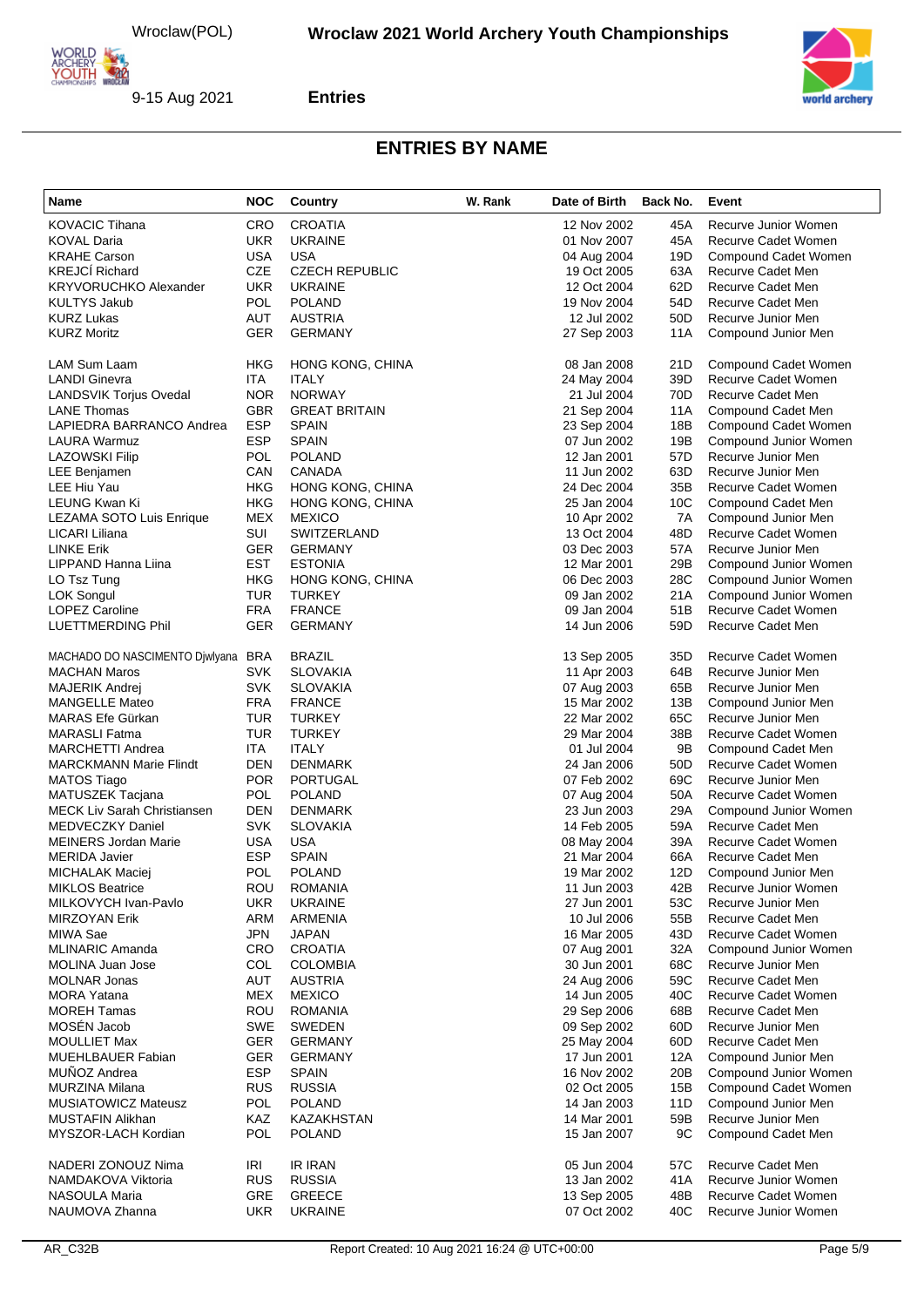

**Entries**



| <b>UKR</b><br><b>NEDELKO Daniil</b><br><b>UKRAINE</b><br>5C<br>Compound Junior Men<br>09 Apr 2004<br><b>GBR</b><br>NEWBY Imogen<br><b>GREAT BRITAIN</b><br>28 Jun 2004<br>47C<br><b>Recurve Cadet Women</b><br>HKG<br>1A<br>NGAI Ho Chun<br>HONG KONG, CHINA<br>04 Mar 2002<br>Compound Junior Men<br><b>BRA</b><br>NOGUEIRA CAMPOS GUIMARAES Gabriel<br>16D<br>Compound Junior Men<br>BRAZIL<br>29 Mar 2005<br><b>ESP</b><br><b>NORCZYK Pablo</b><br><b>SPAIN</b><br>13C<br>23 Jun 2001<br>Compound Junior Men<br><b>NOVATI Federico</b><br>ITA<br><b>ITALY</b><br>49A<br>Recurve Junior Men<br>03 May 2002<br><b>CZE</b><br><b>CZECH REPUBLIC</b><br>40 <sub>D</sub><br>Recurve Junior Women<br>NOVOTNA Eliska<br>17 Jul 2003<br><b>SLO</b><br><b>SLOVENIA</b><br>21 Dec 2006<br>43A<br>Recurve Cadet Women<br>OBLJUBEK Metka<br><b>USA</b><br><b>OCHNICH Brielle</b><br><b>USA</b><br>07 Sep 2006<br>17D<br>Compound Cadet Women<br><b>USA</b><br><b>USA</b><br>OH Joonsuh<br>64A<br>Recurve Junior Men<br>18 Jun 2002<br><b>POLAND</b><br>OLSZEWSKA Julia<br>POL<br>31 May 2006<br>15A<br>Compound Cadet Women<br>MEX<br><b>MEXICO</b><br>9Α<br>Compound Junior Men<br>OLVERA Rodrigo<br>19 Sep 2001<br><b>RUS</b><br><b>RUSSIA</b><br>61A<br>Recurve Junior Men<br>OSOROV Buianto<br>12 Jun 2002<br><b>EST</b><br><b>OUN Hendrik</b><br><b>ESTONIA</b><br>14 Mar 2001<br>63C<br>Recurve Junior Men<br>54C<br>UKR<br><b>UKRAINE</b><br>Recurve Junior Men<br>OVCHYNNIKOV Artem<br>26 Apr 2001<br><b>PAAS Meeri-Marita</b><br>EST<br><b>ESTONIA</b><br>10 Feb 2002<br>28B<br>Compound Junior Women<br>PADILLA RODRIGUEZ Francisco Octavio MEX<br><b>MEXICO</b><br>13 Aug 2005<br>53A<br>Recurve Cadet Men<br><b>BUL</b><br><b>BULGARIA</b><br>54D<br>Recurve Junior Men<br>PAGKOU Aleksandar<br>28 Aug 2003<br>IRI<br><b>IR IRAN</b><br>28 Dec 2003<br>4D<br>PAKZAD Armin<br>Compound Junior Men<br><b>RUS</b><br><b>RUSSIA</b><br>24 Nov 2004<br>14B<br>PATINA Ulyana<br>Compound Cadet Women<br>Recurve Cadet Women<br>PERMINAITE Diana<br>LTU<br><b>LITHUANIA</b><br>37B<br>04 Apr 2006<br><b>FIN</b><br>68C<br>Recurve Cadet Men<br>PETAJA Aleksi<br><b>FINLAND</b><br>11 Jan 2006<br>PETRUSHINA Marija<br><b>RUS</b><br><b>RUSSIA</b><br>19 Jul 2005<br>41B<br><b>Recurve Cadet Women</b><br><b>GER</b><br><b>GERMANY</b><br>10A<br>Compound Junior Men<br>PIECHA Patrick<br>31 Aug 2001<br><b>HKG</b><br>3A<br>Compound Junior Men<br>PINILI Martin Antoine Marino<br>HONG KONG, CHINA<br>28 Nov 2001<br><b>GBR</b><br>PIPER Louisa<br><b>GREAT BRITAIN</b><br>21 May 2003<br>38D<br>Recurve Junior Women<br>CZE<br>PLUHAR Jan<br><b>CZECH REPUBLIC</b><br>62B<br>Recurve Junior Men<br>02 Sep 2003<br>POERIO PITERÀ Francesco<br><b>ITA</b><br><b>ITALY</b><br>58D<br>Recurve Cadet Men<br>08 Jun 2005<br>POGHOSYAN Hamlet<br>ARM<br>ARMENIA<br>12 Jan 2004<br>54B<br>Recurve Cadet Men<br><b>SVK</b><br><b>SLOVAKIA</b><br>46D<br>Recurve Cadet Women<br>POKORADI Viktoria<br>03 Apr 2004<br><b>IRI</b><br><b>IR IRAN</b><br>49A<br>Recurve Cadet Women<br>POURMAHANI Yasna<br>11 Apr 2005<br>PRAGATI<br><b>IND</b><br><b>INDIA</b><br>25B<br>29 Aug 2003<br>Compound Junior Women<br>AUT<br><b>AUSTRIA</b><br><b>PROCHINIG Irina</b><br>22 Feb 2002<br>39A<br>Recurve Junior Women<br><b>USA</b><br><b>PROCTOR Makenna</b><br><b>USA</b><br>29 Jan 2003<br>22D<br>Compound Junior Women<br>33C<br><b>IND</b><br><b>INDIA</b><br>Recurve Junior Women<br>PUNIA Tisha<br>19 May 2005<br>MEX<br><b>MEXICO</b><br>09 Mar 2002<br>QUINTERO Dafne<br>23B<br>Compound Junior Women<br><b>IRI</b><br>IR IRAN<br>47A<br>Recurve Junior Women<br>RAHMANI Sogand<br>04 Aug 2002<br>RAISSOVA Elmira<br>KAZ<br><b>KAZAKHSTAN</b><br>28 Jul 2004<br>23A<br>Compound Cadet Women<br>POL<br><b>POLAND</b><br>14A<br>Compound Cadet Women<br>RAKOWSKA Maja<br>02 Feb 2005<br>RAMIREZ Osvaldo<br>MEX<br><b>MEXICO</b><br>09 Apr 2006<br>54A<br>Recurve Cadet Men<br><b>ESP</b><br><b>SPAIN</b><br>50C<br><b>Recurve Cadet Women</b><br><b>RAMOS VALIENTE Lucía</b><br>29 Nov 2005<br>RASCHKE Leonie<br><b>GER</b><br><b>GERMANY</b><br>45C<br>17 Jul 2004<br>Recurve Cadet Women<br>KAZ<br>KAZAKHSTAN<br>REBONEN Viktoriya<br>08 Feb 2003<br>24A<br>Compound Junior Women<br><b>GBR</b><br><b>GREAT BRITAIN</b><br>REID Jacob<br>17 Aug 2001<br>59A<br>Recurve Junior Men<br><b>EST</b><br><b>REIGO Uku Andreas</b><br><b>ESTONIA</b><br>62C<br>Recurve Junior Men<br>03 Sep 2003<br><b>GER</b><br><b>REISENWEBER Clea</b><br><b>GERMANY</b><br>28 Nov 2003<br>34D<br>Recurve Junior Women<br><b>REULE Jelle</b><br><b>NED</b><br>7C<br><b>NETHERLANDS</b><br>11 Jun 2001<br>Compound Junior Men<br><b>FRA</b><br>42D<br>Recurve Junior Women<br><b>RICHARD Melodie</b><br><b>FRANCE</b><br>01 Jan 2002<br><b>ESA</b><br>Compound Junior Men<br>RIVAS Gerardo<br>EL SALVADOR<br>20 Feb 2001<br>16A<br>ROBA Michael<br>CZE<br><b>CZECH REPUBLIC</b><br>61B<br>04 Jun 2002<br>Recurve Junior Men<br>RODRIGUEZ Selene<br>MEX<br><b>MEXICO</b><br>17 <sub>C</sub><br>01 Mar 2004<br>Compound Cadet Women<br>RODRIGUEZ SEPULVEDA Karen Juliana COL<br>Recurve Junior Women<br><b>COLOMBIA</b><br>03 Mar 2002<br>32A<br>NED<br>Recurve Cadet Women<br><b>ROEFFEN Quinty</b><br><b>NETHERLANDS</b><br>08 Sep 2005<br>49D<br>Recurve Cadet Men<br><b>ROETHER Frederik</b><br>GER<br><b>GERMANY</b><br>16 Dec 2005<br>61D<br><b>ESP</b><br><b>ROIG ROIG Toni</b><br><b>SPAIN</b><br>Recurve Cadet Men<br>09 Nov 2005<br>67A<br>ROLANDO Aiko<br><b>ITA</b><br><b>ITALY</b><br>34A<br>Recurve Junior Women<br>01 Apr 2002<br><b>RONER Elisa</b><br><b>ITA</b><br><b>ITALY</b><br>04 Jul 2001<br>20C<br>Compound Junior Women<br>ROOS Senna<br><b>BEL</b><br><b>BELGIUM</b><br>51B<br>Recurve Junior Men<br>17 Jul 2002<br>ROUX Wian<br><b>RSA</b><br>SOUTH AFRICA<br>23 Oct 2002<br>14D<br>Compound Junior Men<br><b>ROZIC Matija</b><br><b>SLO</b><br><b>SLOVENIA</b><br>01 Jul 2003<br>8B<br>Compound Junior Men<br>ROZIC Miha<br><b>SLO</b><br><b>SLOVENIA</b><br>67B<br>Recurve Junior Men<br>11 May 2001 | Name | <b>NOC</b> | <b>Country</b> | W. Rank | Date of Birth | Back No. | Event |
|----------------------------------------------------------------------------------------------------------------------------------------------------------------------------------------------------------------------------------------------------------------------------------------------------------------------------------------------------------------------------------------------------------------------------------------------------------------------------------------------------------------------------------------------------------------------------------------------------------------------------------------------------------------------------------------------------------------------------------------------------------------------------------------------------------------------------------------------------------------------------------------------------------------------------------------------------------------------------------------------------------------------------------------------------------------------------------------------------------------------------------------------------------------------------------------------------------------------------------------------------------------------------------------------------------------------------------------------------------------------------------------------------------------------------------------------------------------------------------------------------------------------------------------------------------------------------------------------------------------------------------------------------------------------------------------------------------------------------------------------------------------------------------------------------------------------------------------------------------------------------------------------------------------------------------------------------------------------------------------------------------------------------------------------------------------------------------------------------------------------------------------------------------------------------------------------------------------------------------------------------------------------------------------------------------------------------------------------------------------------------------------------------------------------------------------------------------------------------------------------------------------------------------------------------------------------------------------------------------------------------------------------------------------------------------------------------------------------------------------------------------------------------------------------------------------------------------------------------------------------------------------------------------------------------------------------------------------------------------------------------------------------------------------------------------------------------------------------------------------------------------------------------------------------------------------------------------------------------------------------------------------------------------------------------------------------------------------------------------------------------------------------------------------------------------------------------------------------------------------------------------------------------------------------------------------------------------------------------------------------------------------------------------------------------------------------------------------------------------------------------------------------------------------------------------------------------------------------------------------------------------------------------------------------------------------------------------------------------------------------------------------------------------------------------------------------------------------------------------------------------------------------------------------------------------------------------------------------------------------------------------------------------------------------------------------------------------------------------------------------------------------------------------------------------------------------------------------------------------------------------------------------------------------------------------------------------------------------------------------------------------------------------------------------------------------------------------------------------------------------------------------------------------------------------------------------------------------------------------------------------------------------------------------------------------------------------------------------------------------------------------------------------------------------------------------------------------------------------------------------------------------------------------------------------------------------------------------------------------------------------------------------------------------------------------------------------------------------------------------------------------------------------------------------------------------------------------------------------------------------------------------------------------------------------------------------------------------------------------------------------------------------------------------------------------------------------------------------------------------------------------------------------------------------------------------------------------------------------------------------------------------------------------------------------------------------------------------------------------------------------------------------------------------------------------------------------------------------|------|------------|----------------|---------|---------------|----------|-------|
|                                                                                                                                                                                                                                                                                                                                                                                                                                                                                                                                                                                                                                                                                                                                                                                                                                                                                                                                                                                                                                                                                                                                                                                                                                                                                                                                                                                                                                                                                                                                                                                                                                                                                                                                                                                                                                                                                                                                                                                                                                                                                                                                                                                                                                                                                                                                                                                                                                                                                                                                                                                                                                                                                                                                                                                                                                                                                                                                                                                                                                                                                                                                                                                                                                                                                                                                                                                                                                                                                                                                                                                                                                                                                                                                                                                                                                                                                                                                                                                                                                                                                                                                                                                                                                                                                                                                                                                                                                                                                                                                                                                                                                                                                                                                                                                                                                                                                                                                                                                                                                                                                                                                                                                                                                                                                                                                                                                                                                                                                                                                                                                                                                                                                                                                                                                                                                                                                                                                                                                                                                                                                              |      |            |                |         |               |          |       |
|                                                                                                                                                                                                                                                                                                                                                                                                                                                                                                                                                                                                                                                                                                                                                                                                                                                                                                                                                                                                                                                                                                                                                                                                                                                                                                                                                                                                                                                                                                                                                                                                                                                                                                                                                                                                                                                                                                                                                                                                                                                                                                                                                                                                                                                                                                                                                                                                                                                                                                                                                                                                                                                                                                                                                                                                                                                                                                                                                                                                                                                                                                                                                                                                                                                                                                                                                                                                                                                                                                                                                                                                                                                                                                                                                                                                                                                                                                                                                                                                                                                                                                                                                                                                                                                                                                                                                                                                                                                                                                                                                                                                                                                                                                                                                                                                                                                                                                                                                                                                                                                                                                                                                                                                                                                                                                                                                                                                                                                                                                                                                                                                                                                                                                                                                                                                                                                                                                                                                                                                                                                                                              |      |            |                |         |               |          |       |
|                                                                                                                                                                                                                                                                                                                                                                                                                                                                                                                                                                                                                                                                                                                                                                                                                                                                                                                                                                                                                                                                                                                                                                                                                                                                                                                                                                                                                                                                                                                                                                                                                                                                                                                                                                                                                                                                                                                                                                                                                                                                                                                                                                                                                                                                                                                                                                                                                                                                                                                                                                                                                                                                                                                                                                                                                                                                                                                                                                                                                                                                                                                                                                                                                                                                                                                                                                                                                                                                                                                                                                                                                                                                                                                                                                                                                                                                                                                                                                                                                                                                                                                                                                                                                                                                                                                                                                                                                                                                                                                                                                                                                                                                                                                                                                                                                                                                                                                                                                                                                                                                                                                                                                                                                                                                                                                                                                                                                                                                                                                                                                                                                                                                                                                                                                                                                                                                                                                                                                                                                                                                                              |      |            |                |         |               |          |       |
|                                                                                                                                                                                                                                                                                                                                                                                                                                                                                                                                                                                                                                                                                                                                                                                                                                                                                                                                                                                                                                                                                                                                                                                                                                                                                                                                                                                                                                                                                                                                                                                                                                                                                                                                                                                                                                                                                                                                                                                                                                                                                                                                                                                                                                                                                                                                                                                                                                                                                                                                                                                                                                                                                                                                                                                                                                                                                                                                                                                                                                                                                                                                                                                                                                                                                                                                                                                                                                                                                                                                                                                                                                                                                                                                                                                                                                                                                                                                                                                                                                                                                                                                                                                                                                                                                                                                                                                                                                                                                                                                                                                                                                                                                                                                                                                                                                                                                                                                                                                                                                                                                                                                                                                                                                                                                                                                                                                                                                                                                                                                                                                                                                                                                                                                                                                                                                                                                                                                                                                                                                                                                              |      |            |                |         |               |          |       |
|                                                                                                                                                                                                                                                                                                                                                                                                                                                                                                                                                                                                                                                                                                                                                                                                                                                                                                                                                                                                                                                                                                                                                                                                                                                                                                                                                                                                                                                                                                                                                                                                                                                                                                                                                                                                                                                                                                                                                                                                                                                                                                                                                                                                                                                                                                                                                                                                                                                                                                                                                                                                                                                                                                                                                                                                                                                                                                                                                                                                                                                                                                                                                                                                                                                                                                                                                                                                                                                                                                                                                                                                                                                                                                                                                                                                                                                                                                                                                                                                                                                                                                                                                                                                                                                                                                                                                                                                                                                                                                                                                                                                                                                                                                                                                                                                                                                                                                                                                                                                                                                                                                                                                                                                                                                                                                                                                                                                                                                                                                                                                                                                                                                                                                                                                                                                                                                                                                                                                                                                                                                                                              |      |            |                |         |               |          |       |
|                                                                                                                                                                                                                                                                                                                                                                                                                                                                                                                                                                                                                                                                                                                                                                                                                                                                                                                                                                                                                                                                                                                                                                                                                                                                                                                                                                                                                                                                                                                                                                                                                                                                                                                                                                                                                                                                                                                                                                                                                                                                                                                                                                                                                                                                                                                                                                                                                                                                                                                                                                                                                                                                                                                                                                                                                                                                                                                                                                                                                                                                                                                                                                                                                                                                                                                                                                                                                                                                                                                                                                                                                                                                                                                                                                                                                                                                                                                                                                                                                                                                                                                                                                                                                                                                                                                                                                                                                                                                                                                                                                                                                                                                                                                                                                                                                                                                                                                                                                                                                                                                                                                                                                                                                                                                                                                                                                                                                                                                                                                                                                                                                                                                                                                                                                                                                                                                                                                                                                                                                                                                                              |      |            |                |         |               |          |       |
|                                                                                                                                                                                                                                                                                                                                                                                                                                                                                                                                                                                                                                                                                                                                                                                                                                                                                                                                                                                                                                                                                                                                                                                                                                                                                                                                                                                                                                                                                                                                                                                                                                                                                                                                                                                                                                                                                                                                                                                                                                                                                                                                                                                                                                                                                                                                                                                                                                                                                                                                                                                                                                                                                                                                                                                                                                                                                                                                                                                                                                                                                                                                                                                                                                                                                                                                                                                                                                                                                                                                                                                                                                                                                                                                                                                                                                                                                                                                                                                                                                                                                                                                                                                                                                                                                                                                                                                                                                                                                                                                                                                                                                                                                                                                                                                                                                                                                                                                                                                                                                                                                                                                                                                                                                                                                                                                                                                                                                                                                                                                                                                                                                                                                                                                                                                                                                                                                                                                                                                                                                                                                              |      |            |                |         |               |          |       |
|                                                                                                                                                                                                                                                                                                                                                                                                                                                                                                                                                                                                                                                                                                                                                                                                                                                                                                                                                                                                                                                                                                                                                                                                                                                                                                                                                                                                                                                                                                                                                                                                                                                                                                                                                                                                                                                                                                                                                                                                                                                                                                                                                                                                                                                                                                                                                                                                                                                                                                                                                                                                                                                                                                                                                                                                                                                                                                                                                                                                                                                                                                                                                                                                                                                                                                                                                                                                                                                                                                                                                                                                                                                                                                                                                                                                                                                                                                                                                                                                                                                                                                                                                                                                                                                                                                                                                                                                                                                                                                                                                                                                                                                                                                                                                                                                                                                                                                                                                                                                                                                                                                                                                                                                                                                                                                                                                                                                                                                                                                                                                                                                                                                                                                                                                                                                                                                                                                                                                                                                                                                                                              |      |            |                |         |               |          |       |
|                                                                                                                                                                                                                                                                                                                                                                                                                                                                                                                                                                                                                                                                                                                                                                                                                                                                                                                                                                                                                                                                                                                                                                                                                                                                                                                                                                                                                                                                                                                                                                                                                                                                                                                                                                                                                                                                                                                                                                                                                                                                                                                                                                                                                                                                                                                                                                                                                                                                                                                                                                                                                                                                                                                                                                                                                                                                                                                                                                                                                                                                                                                                                                                                                                                                                                                                                                                                                                                                                                                                                                                                                                                                                                                                                                                                                                                                                                                                                                                                                                                                                                                                                                                                                                                                                                                                                                                                                                                                                                                                                                                                                                                                                                                                                                                                                                                                                                                                                                                                                                                                                                                                                                                                                                                                                                                                                                                                                                                                                                                                                                                                                                                                                                                                                                                                                                                                                                                                                                                                                                                                                              |      |            |                |         |               |          |       |
|                                                                                                                                                                                                                                                                                                                                                                                                                                                                                                                                                                                                                                                                                                                                                                                                                                                                                                                                                                                                                                                                                                                                                                                                                                                                                                                                                                                                                                                                                                                                                                                                                                                                                                                                                                                                                                                                                                                                                                                                                                                                                                                                                                                                                                                                                                                                                                                                                                                                                                                                                                                                                                                                                                                                                                                                                                                                                                                                                                                                                                                                                                                                                                                                                                                                                                                                                                                                                                                                                                                                                                                                                                                                                                                                                                                                                                                                                                                                                                                                                                                                                                                                                                                                                                                                                                                                                                                                                                                                                                                                                                                                                                                                                                                                                                                                                                                                                                                                                                                                                                                                                                                                                                                                                                                                                                                                                                                                                                                                                                                                                                                                                                                                                                                                                                                                                                                                                                                                                                                                                                                                                              |      |            |                |         |               |          |       |
|                                                                                                                                                                                                                                                                                                                                                                                                                                                                                                                                                                                                                                                                                                                                                                                                                                                                                                                                                                                                                                                                                                                                                                                                                                                                                                                                                                                                                                                                                                                                                                                                                                                                                                                                                                                                                                                                                                                                                                                                                                                                                                                                                                                                                                                                                                                                                                                                                                                                                                                                                                                                                                                                                                                                                                                                                                                                                                                                                                                                                                                                                                                                                                                                                                                                                                                                                                                                                                                                                                                                                                                                                                                                                                                                                                                                                                                                                                                                                                                                                                                                                                                                                                                                                                                                                                                                                                                                                                                                                                                                                                                                                                                                                                                                                                                                                                                                                                                                                                                                                                                                                                                                                                                                                                                                                                                                                                                                                                                                                                                                                                                                                                                                                                                                                                                                                                                                                                                                                                                                                                                                                              |      |            |                |         |               |          |       |
|                                                                                                                                                                                                                                                                                                                                                                                                                                                                                                                                                                                                                                                                                                                                                                                                                                                                                                                                                                                                                                                                                                                                                                                                                                                                                                                                                                                                                                                                                                                                                                                                                                                                                                                                                                                                                                                                                                                                                                                                                                                                                                                                                                                                                                                                                                                                                                                                                                                                                                                                                                                                                                                                                                                                                                                                                                                                                                                                                                                                                                                                                                                                                                                                                                                                                                                                                                                                                                                                                                                                                                                                                                                                                                                                                                                                                                                                                                                                                                                                                                                                                                                                                                                                                                                                                                                                                                                                                                                                                                                                                                                                                                                                                                                                                                                                                                                                                                                                                                                                                                                                                                                                                                                                                                                                                                                                                                                                                                                                                                                                                                                                                                                                                                                                                                                                                                                                                                                                                                                                                                                                                              |      |            |                |         |               |          |       |
|                                                                                                                                                                                                                                                                                                                                                                                                                                                                                                                                                                                                                                                                                                                                                                                                                                                                                                                                                                                                                                                                                                                                                                                                                                                                                                                                                                                                                                                                                                                                                                                                                                                                                                                                                                                                                                                                                                                                                                                                                                                                                                                                                                                                                                                                                                                                                                                                                                                                                                                                                                                                                                                                                                                                                                                                                                                                                                                                                                                                                                                                                                                                                                                                                                                                                                                                                                                                                                                                                                                                                                                                                                                                                                                                                                                                                                                                                                                                                                                                                                                                                                                                                                                                                                                                                                                                                                                                                                                                                                                                                                                                                                                                                                                                                                                                                                                                                                                                                                                                                                                                                                                                                                                                                                                                                                                                                                                                                                                                                                                                                                                                                                                                                                                                                                                                                                                                                                                                                                                                                                                                                              |      |            |                |         |               |          |       |
|                                                                                                                                                                                                                                                                                                                                                                                                                                                                                                                                                                                                                                                                                                                                                                                                                                                                                                                                                                                                                                                                                                                                                                                                                                                                                                                                                                                                                                                                                                                                                                                                                                                                                                                                                                                                                                                                                                                                                                                                                                                                                                                                                                                                                                                                                                                                                                                                                                                                                                                                                                                                                                                                                                                                                                                                                                                                                                                                                                                                                                                                                                                                                                                                                                                                                                                                                                                                                                                                                                                                                                                                                                                                                                                                                                                                                                                                                                                                                                                                                                                                                                                                                                                                                                                                                                                                                                                                                                                                                                                                                                                                                                                                                                                                                                                                                                                                                                                                                                                                                                                                                                                                                                                                                                                                                                                                                                                                                                                                                                                                                                                                                                                                                                                                                                                                                                                                                                                                                                                                                                                                                              |      |            |                |         |               |          |       |
|                                                                                                                                                                                                                                                                                                                                                                                                                                                                                                                                                                                                                                                                                                                                                                                                                                                                                                                                                                                                                                                                                                                                                                                                                                                                                                                                                                                                                                                                                                                                                                                                                                                                                                                                                                                                                                                                                                                                                                                                                                                                                                                                                                                                                                                                                                                                                                                                                                                                                                                                                                                                                                                                                                                                                                                                                                                                                                                                                                                                                                                                                                                                                                                                                                                                                                                                                                                                                                                                                                                                                                                                                                                                                                                                                                                                                                                                                                                                                                                                                                                                                                                                                                                                                                                                                                                                                                                                                                                                                                                                                                                                                                                                                                                                                                                                                                                                                                                                                                                                                                                                                                                                                                                                                                                                                                                                                                                                                                                                                                                                                                                                                                                                                                                                                                                                                                                                                                                                                                                                                                                                                              |      |            |                |         |               |          |       |
|                                                                                                                                                                                                                                                                                                                                                                                                                                                                                                                                                                                                                                                                                                                                                                                                                                                                                                                                                                                                                                                                                                                                                                                                                                                                                                                                                                                                                                                                                                                                                                                                                                                                                                                                                                                                                                                                                                                                                                                                                                                                                                                                                                                                                                                                                                                                                                                                                                                                                                                                                                                                                                                                                                                                                                                                                                                                                                                                                                                                                                                                                                                                                                                                                                                                                                                                                                                                                                                                                                                                                                                                                                                                                                                                                                                                                                                                                                                                                                                                                                                                                                                                                                                                                                                                                                                                                                                                                                                                                                                                                                                                                                                                                                                                                                                                                                                                                                                                                                                                                                                                                                                                                                                                                                                                                                                                                                                                                                                                                                                                                                                                                                                                                                                                                                                                                                                                                                                                                                                                                                                                                              |      |            |                |         |               |          |       |
|                                                                                                                                                                                                                                                                                                                                                                                                                                                                                                                                                                                                                                                                                                                                                                                                                                                                                                                                                                                                                                                                                                                                                                                                                                                                                                                                                                                                                                                                                                                                                                                                                                                                                                                                                                                                                                                                                                                                                                                                                                                                                                                                                                                                                                                                                                                                                                                                                                                                                                                                                                                                                                                                                                                                                                                                                                                                                                                                                                                                                                                                                                                                                                                                                                                                                                                                                                                                                                                                                                                                                                                                                                                                                                                                                                                                                                                                                                                                                                                                                                                                                                                                                                                                                                                                                                                                                                                                                                                                                                                                                                                                                                                                                                                                                                                                                                                                                                                                                                                                                                                                                                                                                                                                                                                                                                                                                                                                                                                                                                                                                                                                                                                                                                                                                                                                                                                                                                                                                                                                                                                                                              |      |            |                |         |               |          |       |
|                                                                                                                                                                                                                                                                                                                                                                                                                                                                                                                                                                                                                                                                                                                                                                                                                                                                                                                                                                                                                                                                                                                                                                                                                                                                                                                                                                                                                                                                                                                                                                                                                                                                                                                                                                                                                                                                                                                                                                                                                                                                                                                                                                                                                                                                                                                                                                                                                                                                                                                                                                                                                                                                                                                                                                                                                                                                                                                                                                                                                                                                                                                                                                                                                                                                                                                                                                                                                                                                                                                                                                                                                                                                                                                                                                                                                                                                                                                                                                                                                                                                                                                                                                                                                                                                                                                                                                                                                                                                                                                                                                                                                                                                                                                                                                                                                                                                                                                                                                                                                                                                                                                                                                                                                                                                                                                                                                                                                                                                                                                                                                                                                                                                                                                                                                                                                                                                                                                                                                                                                                                                                              |      |            |                |         |               |          |       |
|                                                                                                                                                                                                                                                                                                                                                                                                                                                                                                                                                                                                                                                                                                                                                                                                                                                                                                                                                                                                                                                                                                                                                                                                                                                                                                                                                                                                                                                                                                                                                                                                                                                                                                                                                                                                                                                                                                                                                                                                                                                                                                                                                                                                                                                                                                                                                                                                                                                                                                                                                                                                                                                                                                                                                                                                                                                                                                                                                                                                                                                                                                                                                                                                                                                                                                                                                                                                                                                                                                                                                                                                                                                                                                                                                                                                                                                                                                                                                                                                                                                                                                                                                                                                                                                                                                                                                                                                                                                                                                                                                                                                                                                                                                                                                                                                                                                                                                                                                                                                                                                                                                                                                                                                                                                                                                                                                                                                                                                                                                                                                                                                                                                                                                                                                                                                                                                                                                                                                                                                                                                                                              |      |            |                |         |               |          |       |
|                                                                                                                                                                                                                                                                                                                                                                                                                                                                                                                                                                                                                                                                                                                                                                                                                                                                                                                                                                                                                                                                                                                                                                                                                                                                                                                                                                                                                                                                                                                                                                                                                                                                                                                                                                                                                                                                                                                                                                                                                                                                                                                                                                                                                                                                                                                                                                                                                                                                                                                                                                                                                                                                                                                                                                                                                                                                                                                                                                                                                                                                                                                                                                                                                                                                                                                                                                                                                                                                                                                                                                                                                                                                                                                                                                                                                                                                                                                                                                                                                                                                                                                                                                                                                                                                                                                                                                                                                                                                                                                                                                                                                                                                                                                                                                                                                                                                                                                                                                                                                                                                                                                                                                                                                                                                                                                                                                                                                                                                                                                                                                                                                                                                                                                                                                                                                                                                                                                                                                                                                                                                                              |      |            |                |         |               |          |       |
|                                                                                                                                                                                                                                                                                                                                                                                                                                                                                                                                                                                                                                                                                                                                                                                                                                                                                                                                                                                                                                                                                                                                                                                                                                                                                                                                                                                                                                                                                                                                                                                                                                                                                                                                                                                                                                                                                                                                                                                                                                                                                                                                                                                                                                                                                                                                                                                                                                                                                                                                                                                                                                                                                                                                                                                                                                                                                                                                                                                                                                                                                                                                                                                                                                                                                                                                                                                                                                                                                                                                                                                                                                                                                                                                                                                                                                                                                                                                                                                                                                                                                                                                                                                                                                                                                                                                                                                                                                                                                                                                                                                                                                                                                                                                                                                                                                                                                                                                                                                                                                                                                                                                                                                                                                                                                                                                                                                                                                                                                                                                                                                                                                                                                                                                                                                                                                                                                                                                                                                                                                                                                              |      |            |                |         |               |          |       |
|                                                                                                                                                                                                                                                                                                                                                                                                                                                                                                                                                                                                                                                                                                                                                                                                                                                                                                                                                                                                                                                                                                                                                                                                                                                                                                                                                                                                                                                                                                                                                                                                                                                                                                                                                                                                                                                                                                                                                                                                                                                                                                                                                                                                                                                                                                                                                                                                                                                                                                                                                                                                                                                                                                                                                                                                                                                                                                                                                                                                                                                                                                                                                                                                                                                                                                                                                                                                                                                                                                                                                                                                                                                                                                                                                                                                                                                                                                                                                                                                                                                                                                                                                                                                                                                                                                                                                                                                                                                                                                                                                                                                                                                                                                                                                                                                                                                                                                                                                                                                                                                                                                                                                                                                                                                                                                                                                                                                                                                                                                                                                                                                                                                                                                                                                                                                                                                                                                                                                                                                                                                                                              |      |            |                |         |               |          |       |
|                                                                                                                                                                                                                                                                                                                                                                                                                                                                                                                                                                                                                                                                                                                                                                                                                                                                                                                                                                                                                                                                                                                                                                                                                                                                                                                                                                                                                                                                                                                                                                                                                                                                                                                                                                                                                                                                                                                                                                                                                                                                                                                                                                                                                                                                                                                                                                                                                                                                                                                                                                                                                                                                                                                                                                                                                                                                                                                                                                                                                                                                                                                                                                                                                                                                                                                                                                                                                                                                                                                                                                                                                                                                                                                                                                                                                                                                                                                                                                                                                                                                                                                                                                                                                                                                                                                                                                                                                                                                                                                                                                                                                                                                                                                                                                                                                                                                                                                                                                                                                                                                                                                                                                                                                                                                                                                                                                                                                                                                                                                                                                                                                                                                                                                                                                                                                                                                                                                                                                                                                                                                                              |      |            |                |         |               |          |       |
|                                                                                                                                                                                                                                                                                                                                                                                                                                                                                                                                                                                                                                                                                                                                                                                                                                                                                                                                                                                                                                                                                                                                                                                                                                                                                                                                                                                                                                                                                                                                                                                                                                                                                                                                                                                                                                                                                                                                                                                                                                                                                                                                                                                                                                                                                                                                                                                                                                                                                                                                                                                                                                                                                                                                                                                                                                                                                                                                                                                                                                                                                                                                                                                                                                                                                                                                                                                                                                                                                                                                                                                                                                                                                                                                                                                                                                                                                                                                                                                                                                                                                                                                                                                                                                                                                                                                                                                                                                                                                                                                                                                                                                                                                                                                                                                                                                                                                                                                                                                                                                                                                                                                                                                                                                                                                                                                                                                                                                                                                                                                                                                                                                                                                                                                                                                                                                                                                                                                                                                                                                                                                              |      |            |                |         |               |          |       |
|                                                                                                                                                                                                                                                                                                                                                                                                                                                                                                                                                                                                                                                                                                                                                                                                                                                                                                                                                                                                                                                                                                                                                                                                                                                                                                                                                                                                                                                                                                                                                                                                                                                                                                                                                                                                                                                                                                                                                                                                                                                                                                                                                                                                                                                                                                                                                                                                                                                                                                                                                                                                                                                                                                                                                                                                                                                                                                                                                                                                                                                                                                                                                                                                                                                                                                                                                                                                                                                                                                                                                                                                                                                                                                                                                                                                                                                                                                                                                                                                                                                                                                                                                                                                                                                                                                                                                                                                                                                                                                                                                                                                                                                                                                                                                                                                                                                                                                                                                                                                                                                                                                                                                                                                                                                                                                                                                                                                                                                                                                                                                                                                                                                                                                                                                                                                                                                                                                                                                                                                                                                                                              |      |            |                |         |               |          |       |
|                                                                                                                                                                                                                                                                                                                                                                                                                                                                                                                                                                                                                                                                                                                                                                                                                                                                                                                                                                                                                                                                                                                                                                                                                                                                                                                                                                                                                                                                                                                                                                                                                                                                                                                                                                                                                                                                                                                                                                                                                                                                                                                                                                                                                                                                                                                                                                                                                                                                                                                                                                                                                                                                                                                                                                                                                                                                                                                                                                                                                                                                                                                                                                                                                                                                                                                                                                                                                                                                                                                                                                                                                                                                                                                                                                                                                                                                                                                                                                                                                                                                                                                                                                                                                                                                                                                                                                                                                                                                                                                                                                                                                                                                                                                                                                                                                                                                                                                                                                                                                                                                                                                                                                                                                                                                                                                                                                                                                                                                                                                                                                                                                                                                                                                                                                                                                                                                                                                                                                                                                                                                                              |      |            |                |         |               |          |       |
|                                                                                                                                                                                                                                                                                                                                                                                                                                                                                                                                                                                                                                                                                                                                                                                                                                                                                                                                                                                                                                                                                                                                                                                                                                                                                                                                                                                                                                                                                                                                                                                                                                                                                                                                                                                                                                                                                                                                                                                                                                                                                                                                                                                                                                                                                                                                                                                                                                                                                                                                                                                                                                                                                                                                                                                                                                                                                                                                                                                                                                                                                                                                                                                                                                                                                                                                                                                                                                                                                                                                                                                                                                                                                                                                                                                                                                                                                                                                                                                                                                                                                                                                                                                                                                                                                                                                                                                                                                                                                                                                                                                                                                                                                                                                                                                                                                                                                                                                                                                                                                                                                                                                                                                                                                                                                                                                                                                                                                                                                                                                                                                                                                                                                                                                                                                                                                                                                                                                                                                                                                                                                              |      |            |                |         |               |          |       |
|                                                                                                                                                                                                                                                                                                                                                                                                                                                                                                                                                                                                                                                                                                                                                                                                                                                                                                                                                                                                                                                                                                                                                                                                                                                                                                                                                                                                                                                                                                                                                                                                                                                                                                                                                                                                                                                                                                                                                                                                                                                                                                                                                                                                                                                                                                                                                                                                                                                                                                                                                                                                                                                                                                                                                                                                                                                                                                                                                                                                                                                                                                                                                                                                                                                                                                                                                                                                                                                                                                                                                                                                                                                                                                                                                                                                                                                                                                                                                                                                                                                                                                                                                                                                                                                                                                                                                                                                                                                                                                                                                                                                                                                                                                                                                                                                                                                                                                                                                                                                                                                                                                                                                                                                                                                                                                                                                                                                                                                                                                                                                                                                                                                                                                                                                                                                                                                                                                                                                                                                                                                                                              |      |            |                |         |               |          |       |
|                                                                                                                                                                                                                                                                                                                                                                                                                                                                                                                                                                                                                                                                                                                                                                                                                                                                                                                                                                                                                                                                                                                                                                                                                                                                                                                                                                                                                                                                                                                                                                                                                                                                                                                                                                                                                                                                                                                                                                                                                                                                                                                                                                                                                                                                                                                                                                                                                                                                                                                                                                                                                                                                                                                                                                                                                                                                                                                                                                                                                                                                                                                                                                                                                                                                                                                                                                                                                                                                                                                                                                                                                                                                                                                                                                                                                                                                                                                                                                                                                                                                                                                                                                                                                                                                                                                                                                                                                                                                                                                                                                                                                                                                                                                                                                                                                                                                                                                                                                                                                                                                                                                                                                                                                                                                                                                                                                                                                                                                                                                                                                                                                                                                                                                                                                                                                                                                                                                                                                                                                                                                                              |      |            |                |         |               |          |       |
|                                                                                                                                                                                                                                                                                                                                                                                                                                                                                                                                                                                                                                                                                                                                                                                                                                                                                                                                                                                                                                                                                                                                                                                                                                                                                                                                                                                                                                                                                                                                                                                                                                                                                                                                                                                                                                                                                                                                                                                                                                                                                                                                                                                                                                                                                                                                                                                                                                                                                                                                                                                                                                                                                                                                                                                                                                                                                                                                                                                                                                                                                                                                                                                                                                                                                                                                                                                                                                                                                                                                                                                                                                                                                                                                                                                                                                                                                                                                                                                                                                                                                                                                                                                                                                                                                                                                                                                                                                                                                                                                                                                                                                                                                                                                                                                                                                                                                                                                                                                                                                                                                                                                                                                                                                                                                                                                                                                                                                                                                                                                                                                                                                                                                                                                                                                                                                                                                                                                                                                                                                                                                              |      |            |                |         |               |          |       |
|                                                                                                                                                                                                                                                                                                                                                                                                                                                                                                                                                                                                                                                                                                                                                                                                                                                                                                                                                                                                                                                                                                                                                                                                                                                                                                                                                                                                                                                                                                                                                                                                                                                                                                                                                                                                                                                                                                                                                                                                                                                                                                                                                                                                                                                                                                                                                                                                                                                                                                                                                                                                                                                                                                                                                                                                                                                                                                                                                                                                                                                                                                                                                                                                                                                                                                                                                                                                                                                                                                                                                                                                                                                                                                                                                                                                                                                                                                                                                                                                                                                                                                                                                                                                                                                                                                                                                                                                                                                                                                                                                                                                                                                                                                                                                                                                                                                                                                                                                                                                                                                                                                                                                                                                                                                                                                                                                                                                                                                                                                                                                                                                                                                                                                                                                                                                                                                                                                                                                                                                                                                                                              |      |            |                |         |               |          |       |
|                                                                                                                                                                                                                                                                                                                                                                                                                                                                                                                                                                                                                                                                                                                                                                                                                                                                                                                                                                                                                                                                                                                                                                                                                                                                                                                                                                                                                                                                                                                                                                                                                                                                                                                                                                                                                                                                                                                                                                                                                                                                                                                                                                                                                                                                                                                                                                                                                                                                                                                                                                                                                                                                                                                                                                                                                                                                                                                                                                                                                                                                                                                                                                                                                                                                                                                                                                                                                                                                                                                                                                                                                                                                                                                                                                                                                                                                                                                                                                                                                                                                                                                                                                                                                                                                                                                                                                                                                                                                                                                                                                                                                                                                                                                                                                                                                                                                                                                                                                                                                                                                                                                                                                                                                                                                                                                                                                                                                                                                                                                                                                                                                                                                                                                                                                                                                                                                                                                                                                                                                                                                                              |      |            |                |         |               |          |       |
|                                                                                                                                                                                                                                                                                                                                                                                                                                                                                                                                                                                                                                                                                                                                                                                                                                                                                                                                                                                                                                                                                                                                                                                                                                                                                                                                                                                                                                                                                                                                                                                                                                                                                                                                                                                                                                                                                                                                                                                                                                                                                                                                                                                                                                                                                                                                                                                                                                                                                                                                                                                                                                                                                                                                                                                                                                                                                                                                                                                                                                                                                                                                                                                                                                                                                                                                                                                                                                                                                                                                                                                                                                                                                                                                                                                                                                                                                                                                                                                                                                                                                                                                                                                                                                                                                                                                                                                                                                                                                                                                                                                                                                                                                                                                                                                                                                                                                                                                                                                                                                                                                                                                                                                                                                                                                                                                                                                                                                                                                                                                                                                                                                                                                                                                                                                                                                                                                                                                                                                                                                                                                              |      |            |                |         |               |          |       |
|                                                                                                                                                                                                                                                                                                                                                                                                                                                                                                                                                                                                                                                                                                                                                                                                                                                                                                                                                                                                                                                                                                                                                                                                                                                                                                                                                                                                                                                                                                                                                                                                                                                                                                                                                                                                                                                                                                                                                                                                                                                                                                                                                                                                                                                                                                                                                                                                                                                                                                                                                                                                                                                                                                                                                                                                                                                                                                                                                                                                                                                                                                                                                                                                                                                                                                                                                                                                                                                                                                                                                                                                                                                                                                                                                                                                                                                                                                                                                                                                                                                                                                                                                                                                                                                                                                                                                                                                                                                                                                                                                                                                                                                                                                                                                                                                                                                                                                                                                                                                                                                                                                                                                                                                                                                                                                                                                                                                                                                                                                                                                                                                                                                                                                                                                                                                                                                                                                                                                                                                                                                                                              |      |            |                |         |               |          |       |
|                                                                                                                                                                                                                                                                                                                                                                                                                                                                                                                                                                                                                                                                                                                                                                                                                                                                                                                                                                                                                                                                                                                                                                                                                                                                                                                                                                                                                                                                                                                                                                                                                                                                                                                                                                                                                                                                                                                                                                                                                                                                                                                                                                                                                                                                                                                                                                                                                                                                                                                                                                                                                                                                                                                                                                                                                                                                                                                                                                                                                                                                                                                                                                                                                                                                                                                                                                                                                                                                                                                                                                                                                                                                                                                                                                                                                                                                                                                                                                                                                                                                                                                                                                                                                                                                                                                                                                                                                                                                                                                                                                                                                                                                                                                                                                                                                                                                                                                                                                                                                                                                                                                                                                                                                                                                                                                                                                                                                                                                                                                                                                                                                                                                                                                                                                                                                                                                                                                                                                                                                                                                                              |      |            |                |         |               |          |       |
|                                                                                                                                                                                                                                                                                                                                                                                                                                                                                                                                                                                                                                                                                                                                                                                                                                                                                                                                                                                                                                                                                                                                                                                                                                                                                                                                                                                                                                                                                                                                                                                                                                                                                                                                                                                                                                                                                                                                                                                                                                                                                                                                                                                                                                                                                                                                                                                                                                                                                                                                                                                                                                                                                                                                                                                                                                                                                                                                                                                                                                                                                                                                                                                                                                                                                                                                                                                                                                                                                                                                                                                                                                                                                                                                                                                                                                                                                                                                                                                                                                                                                                                                                                                                                                                                                                                                                                                                                                                                                                                                                                                                                                                                                                                                                                                                                                                                                                                                                                                                                                                                                                                                                                                                                                                                                                                                                                                                                                                                                                                                                                                                                                                                                                                                                                                                                                                                                                                                                                                                                                                                                              |      |            |                |         |               |          |       |
|                                                                                                                                                                                                                                                                                                                                                                                                                                                                                                                                                                                                                                                                                                                                                                                                                                                                                                                                                                                                                                                                                                                                                                                                                                                                                                                                                                                                                                                                                                                                                                                                                                                                                                                                                                                                                                                                                                                                                                                                                                                                                                                                                                                                                                                                                                                                                                                                                                                                                                                                                                                                                                                                                                                                                                                                                                                                                                                                                                                                                                                                                                                                                                                                                                                                                                                                                                                                                                                                                                                                                                                                                                                                                                                                                                                                                                                                                                                                                                                                                                                                                                                                                                                                                                                                                                                                                                                                                                                                                                                                                                                                                                                                                                                                                                                                                                                                                                                                                                                                                                                                                                                                                                                                                                                                                                                                                                                                                                                                                                                                                                                                                                                                                                                                                                                                                                                                                                                                                                                                                                                                                              |      |            |                |         |               |          |       |
|                                                                                                                                                                                                                                                                                                                                                                                                                                                                                                                                                                                                                                                                                                                                                                                                                                                                                                                                                                                                                                                                                                                                                                                                                                                                                                                                                                                                                                                                                                                                                                                                                                                                                                                                                                                                                                                                                                                                                                                                                                                                                                                                                                                                                                                                                                                                                                                                                                                                                                                                                                                                                                                                                                                                                                                                                                                                                                                                                                                                                                                                                                                                                                                                                                                                                                                                                                                                                                                                                                                                                                                                                                                                                                                                                                                                                                                                                                                                                                                                                                                                                                                                                                                                                                                                                                                                                                                                                                                                                                                                                                                                                                                                                                                                                                                                                                                                                                                                                                                                                                                                                                                                                                                                                                                                                                                                                                                                                                                                                                                                                                                                                                                                                                                                                                                                                                                                                                                                                                                                                                                                                              |      |            |                |         |               |          |       |
|                                                                                                                                                                                                                                                                                                                                                                                                                                                                                                                                                                                                                                                                                                                                                                                                                                                                                                                                                                                                                                                                                                                                                                                                                                                                                                                                                                                                                                                                                                                                                                                                                                                                                                                                                                                                                                                                                                                                                                                                                                                                                                                                                                                                                                                                                                                                                                                                                                                                                                                                                                                                                                                                                                                                                                                                                                                                                                                                                                                                                                                                                                                                                                                                                                                                                                                                                                                                                                                                                                                                                                                                                                                                                                                                                                                                                                                                                                                                                                                                                                                                                                                                                                                                                                                                                                                                                                                                                                                                                                                                                                                                                                                                                                                                                                                                                                                                                                                                                                                                                                                                                                                                                                                                                                                                                                                                                                                                                                                                                                                                                                                                                                                                                                                                                                                                                                                                                                                                                                                                                                                                                              |      |            |                |         |               |          |       |
|                                                                                                                                                                                                                                                                                                                                                                                                                                                                                                                                                                                                                                                                                                                                                                                                                                                                                                                                                                                                                                                                                                                                                                                                                                                                                                                                                                                                                                                                                                                                                                                                                                                                                                                                                                                                                                                                                                                                                                                                                                                                                                                                                                                                                                                                                                                                                                                                                                                                                                                                                                                                                                                                                                                                                                                                                                                                                                                                                                                                                                                                                                                                                                                                                                                                                                                                                                                                                                                                                                                                                                                                                                                                                                                                                                                                                                                                                                                                                                                                                                                                                                                                                                                                                                                                                                                                                                                                                                                                                                                                                                                                                                                                                                                                                                                                                                                                                                                                                                                                                                                                                                                                                                                                                                                                                                                                                                                                                                                                                                                                                                                                                                                                                                                                                                                                                                                                                                                                                                                                                                                                                              |      |            |                |         |               |          |       |
|                                                                                                                                                                                                                                                                                                                                                                                                                                                                                                                                                                                                                                                                                                                                                                                                                                                                                                                                                                                                                                                                                                                                                                                                                                                                                                                                                                                                                                                                                                                                                                                                                                                                                                                                                                                                                                                                                                                                                                                                                                                                                                                                                                                                                                                                                                                                                                                                                                                                                                                                                                                                                                                                                                                                                                                                                                                                                                                                                                                                                                                                                                                                                                                                                                                                                                                                                                                                                                                                                                                                                                                                                                                                                                                                                                                                                                                                                                                                                                                                                                                                                                                                                                                                                                                                                                                                                                                                                                                                                                                                                                                                                                                                                                                                                                                                                                                                                                                                                                                                                                                                                                                                                                                                                                                                                                                                                                                                                                                                                                                                                                                                                                                                                                                                                                                                                                                                                                                                                                                                                                                                                              |      |            |                |         |               |          |       |
|                                                                                                                                                                                                                                                                                                                                                                                                                                                                                                                                                                                                                                                                                                                                                                                                                                                                                                                                                                                                                                                                                                                                                                                                                                                                                                                                                                                                                                                                                                                                                                                                                                                                                                                                                                                                                                                                                                                                                                                                                                                                                                                                                                                                                                                                                                                                                                                                                                                                                                                                                                                                                                                                                                                                                                                                                                                                                                                                                                                                                                                                                                                                                                                                                                                                                                                                                                                                                                                                                                                                                                                                                                                                                                                                                                                                                                                                                                                                                                                                                                                                                                                                                                                                                                                                                                                                                                                                                                                                                                                                                                                                                                                                                                                                                                                                                                                                                                                                                                                                                                                                                                                                                                                                                                                                                                                                                                                                                                                                                                                                                                                                                                                                                                                                                                                                                                                                                                                                                                                                                                                                                              |      |            |                |         |               |          |       |
|                                                                                                                                                                                                                                                                                                                                                                                                                                                                                                                                                                                                                                                                                                                                                                                                                                                                                                                                                                                                                                                                                                                                                                                                                                                                                                                                                                                                                                                                                                                                                                                                                                                                                                                                                                                                                                                                                                                                                                                                                                                                                                                                                                                                                                                                                                                                                                                                                                                                                                                                                                                                                                                                                                                                                                                                                                                                                                                                                                                                                                                                                                                                                                                                                                                                                                                                                                                                                                                                                                                                                                                                                                                                                                                                                                                                                                                                                                                                                                                                                                                                                                                                                                                                                                                                                                                                                                                                                                                                                                                                                                                                                                                                                                                                                                                                                                                                                                                                                                                                                                                                                                                                                                                                                                                                                                                                                                                                                                                                                                                                                                                                                                                                                                                                                                                                                                                                                                                                                                                                                                                                                              |      |            |                |         |               |          |       |
|                                                                                                                                                                                                                                                                                                                                                                                                                                                                                                                                                                                                                                                                                                                                                                                                                                                                                                                                                                                                                                                                                                                                                                                                                                                                                                                                                                                                                                                                                                                                                                                                                                                                                                                                                                                                                                                                                                                                                                                                                                                                                                                                                                                                                                                                                                                                                                                                                                                                                                                                                                                                                                                                                                                                                                                                                                                                                                                                                                                                                                                                                                                                                                                                                                                                                                                                                                                                                                                                                                                                                                                                                                                                                                                                                                                                                                                                                                                                                                                                                                                                                                                                                                                                                                                                                                                                                                                                                                                                                                                                                                                                                                                                                                                                                                                                                                                                                                                                                                                                                                                                                                                                                                                                                                                                                                                                                                                                                                                                                                                                                                                                                                                                                                                                                                                                                                                                                                                                                                                                                                                                                              |      |            |                |         |               |          |       |
|                                                                                                                                                                                                                                                                                                                                                                                                                                                                                                                                                                                                                                                                                                                                                                                                                                                                                                                                                                                                                                                                                                                                                                                                                                                                                                                                                                                                                                                                                                                                                                                                                                                                                                                                                                                                                                                                                                                                                                                                                                                                                                                                                                                                                                                                                                                                                                                                                                                                                                                                                                                                                                                                                                                                                                                                                                                                                                                                                                                                                                                                                                                                                                                                                                                                                                                                                                                                                                                                                                                                                                                                                                                                                                                                                                                                                                                                                                                                                                                                                                                                                                                                                                                                                                                                                                                                                                                                                                                                                                                                                                                                                                                                                                                                                                                                                                                                                                                                                                                                                                                                                                                                                                                                                                                                                                                                                                                                                                                                                                                                                                                                                                                                                                                                                                                                                                                                                                                                                                                                                                                                                              |      |            |                |         |               |          |       |
|                                                                                                                                                                                                                                                                                                                                                                                                                                                                                                                                                                                                                                                                                                                                                                                                                                                                                                                                                                                                                                                                                                                                                                                                                                                                                                                                                                                                                                                                                                                                                                                                                                                                                                                                                                                                                                                                                                                                                                                                                                                                                                                                                                                                                                                                                                                                                                                                                                                                                                                                                                                                                                                                                                                                                                                                                                                                                                                                                                                                                                                                                                                                                                                                                                                                                                                                                                                                                                                                                                                                                                                                                                                                                                                                                                                                                                                                                                                                                                                                                                                                                                                                                                                                                                                                                                                                                                                                                                                                                                                                                                                                                                                                                                                                                                                                                                                                                                                                                                                                                                                                                                                                                                                                                                                                                                                                                                                                                                                                                                                                                                                                                                                                                                                                                                                                                                                                                                                                                                                                                                                                                              |      |            |                |         |               |          |       |
|                                                                                                                                                                                                                                                                                                                                                                                                                                                                                                                                                                                                                                                                                                                                                                                                                                                                                                                                                                                                                                                                                                                                                                                                                                                                                                                                                                                                                                                                                                                                                                                                                                                                                                                                                                                                                                                                                                                                                                                                                                                                                                                                                                                                                                                                                                                                                                                                                                                                                                                                                                                                                                                                                                                                                                                                                                                                                                                                                                                                                                                                                                                                                                                                                                                                                                                                                                                                                                                                                                                                                                                                                                                                                                                                                                                                                                                                                                                                                                                                                                                                                                                                                                                                                                                                                                                                                                                                                                                                                                                                                                                                                                                                                                                                                                                                                                                                                                                                                                                                                                                                                                                                                                                                                                                                                                                                                                                                                                                                                                                                                                                                                                                                                                                                                                                                                                                                                                                                                                                                                                                                                              |      |            |                |         |               |          |       |
|                                                                                                                                                                                                                                                                                                                                                                                                                                                                                                                                                                                                                                                                                                                                                                                                                                                                                                                                                                                                                                                                                                                                                                                                                                                                                                                                                                                                                                                                                                                                                                                                                                                                                                                                                                                                                                                                                                                                                                                                                                                                                                                                                                                                                                                                                                                                                                                                                                                                                                                                                                                                                                                                                                                                                                                                                                                                                                                                                                                                                                                                                                                                                                                                                                                                                                                                                                                                                                                                                                                                                                                                                                                                                                                                                                                                                                                                                                                                                                                                                                                                                                                                                                                                                                                                                                                                                                                                                                                                                                                                                                                                                                                                                                                                                                                                                                                                                                                                                                                                                                                                                                                                                                                                                                                                                                                                                                                                                                                                                                                                                                                                                                                                                                                                                                                                                                                                                                                                                                                                                                                                                              |      |            |                |         |               |          |       |
|                                                                                                                                                                                                                                                                                                                                                                                                                                                                                                                                                                                                                                                                                                                                                                                                                                                                                                                                                                                                                                                                                                                                                                                                                                                                                                                                                                                                                                                                                                                                                                                                                                                                                                                                                                                                                                                                                                                                                                                                                                                                                                                                                                                                                                                                                                                                                                                                                                                                                                                                                                                                                                                                                                                                                                                                                                                                                                                                                                                                                                                                                                                                                                                                                                                                                                                                                                                                                                                                                                                                                                                                                                                                                                                                                                                                                                                                                                                                                                                                                                                                                                                                                                                                                                                                                                                                                                                                                                                                                                                                                                                                                                                                                                                                                                                                                                                                                                                                                                                                                                                                                                                                                                                                                                                                                                                                                                                                                                                                                                                                                                                                                                                                                                                                                                                                                                                                                                                                                                                                                                                                                              |      |            |                |         |               |          |       |
|                                                                                                                                                                                                                                                                                                                                                                                                                                                                                                                                                                                                                                                                                                                                                                                                                                                                                                                                                                                                                                                                                                                                                                                                                                                                                                                                                                                                                                                                                                                                                                                                                                                                                                                                                                                                                                                                                                                                                                                                                                                                                                                                                                                                                                                                                                                                                                                                                                                                                                                                                                                                                                                                                                                                                                                                                                                                                                                                                                                                                                                                                                                                                                                                                                                                                                                                                                                                                                                                                                                                                                                                                                                                                                                                                                                                                                                                                                                                                                                                                                                                                                                                                                                                                                                                                                                                                                                                                                                                                                                                                                                                                                                                                                                                                                                                                                                                                                                                                                                                                                                                                                                                                                                                                                                                                                                                                                                                                                                                                                                                                                                                                                                                                                                                                                                                                                                                                                                                                                                                                                                                                              |      |            |                |         |               |          |       |
|                                                                                                                                                                                                                                                                                                                                                                                                                                                                                                                                                                                                                                                                                                                                                                                                                                                                                                                                                                                                                                                                                                                                                                                                                                                                                                                                                                                                                                                                                                                                                                                                                                                                                                                                                                                                                                                                                                                                                                                                                                                                                                                                                                                                                                                                                                                                                                                                                                                                                                                                                                                                                                                                                                                                                                                                                                                                                                                                                                                                                                                                                                                                                                                                                                                                                                                                                                                                                                                                                                                                                                                                                                                                                                                                                                                                                                                                                                                                                                                                                                                                                                                                                                                                                                                                                                                                                                                                                                                                                                                                                                                                                                                                                                                                                                                                                                                                                                                                                                                                                                                                                                                                                                                                                                                                                                                                                                                                                                                                                                                                                                                                                                                                                                                                                                                                                                                                                                                                                                                                                                                                                              |      |            |                |         |               |          |       |
|                                                                                                                                                                                                                                                                                                                                                                                                                                                                                                                                                                                                                                                                                                                                                                                                                                                                                                                                                                                                                                                                                                                                                                                                                                                                                                                                                                                                                                                                                                                                                                                                                                                                                                                                                                                                                                                                                                                                                                                                                                                                                                                                                                                                                                                                                                                                                                                                                                                                                                                                                                                                                                                                                                                                                                                                                                                                                                                                                                                                                                                                                                                                                                                                                                                                                                                                                                                                                                                                                                                                                                                                                                                                                                                                                                                                                                                                                                                                                                                                                                                                                                                                                                                                                                                                                                                                                                                                                                                                                                                                                                                                                                                                                                                                                                                                                                                                                                                                                                                                                                                                                                                                                                                                                                                                                                                                                                                                                                                                                                                                                                                                                                                                                                                                                                                                                                                                                                                                                                                                                                                                                              |      |            |                |         |               |          |       |
|                                                                                                                                                                                                                                                                                                                                                                                                                                                                                                                                                                                                                                                                                                                                                                                                                                                                                                                                                                                                                                                                                                                                                                                                                                                                                                                                                                                                                                                                                                                                                                                                                                                                                                                                                                                                                                                                                                                                                                                                                                                                                                                                                                                                                                                                                                                                                                                                                                                                                                                                                                                                                                                                                                                                                                                                                                                                                                                                                                                                                                                                                                                                                                                                                                                                                                                                                                                                                                                                                                                                                                                                                                                                                                                                                                                                                                                                                                                                                                                                                                                                                                                                                                                                                                                                                                                                                                                                                                                                                                                                                                                                                                                                                                                                                                                                                                                                                                                                                                                                                                                                                                                                                                                                                                                                                                                                                                                                                                                                                                                                                                                                                                                                                                                                                                                                                                                                                                                                                                                                                                                                                              |      |            |                |         |               |          |       |
|                                                                                                                                                                                                                                                                                                                                                                                                                                                                                                                                                                                                                                                                                                                                                                                                                                                                                                                                                                                                                                                                                                                                                                                                                                                                                                                                                                                                                                                                                                                                                                                                                                                                                                                                                                                                                                                                                                                                                                                                                                                                                                                                                                                                                                                                                                                                                                                                                                                                                                                                                                                                                                                                                                                                                                                                                                                                                                                                                                                                                                                                                                                                                                                                                                                                                                                                                                                                                                                                                                                                                                                                                                                                                                                                                                                                                                                                                                                                                                                                                                                                                                                                                                                                                                                                                                                                                                                                                                                                                                                                                                                                                                                                                                                                                                                                                                                                                                                                                                                                                                                                                                                                                                                                                                                                                                                                                                                                                                                                                                                                                                                                                                                                                                                                                                                                                                                                                                                                                                                                                                                                                              |      |            |                |         |               |          |       |
|                                                                                                                                                                                                                                                                                                                                                                                                                                                                                                                                                                                                                                                                                                                                                                                                                                                                                                                                                                                                                                                                                                                                                                                                                                                                                                                                                                                                                                                                                                                                                                                                                                                                                                                                                                                                                                                                                                                                                                                                                                                                                                                                                                                                                                                                                                                                                                                                                                                                                                                                                                                                                                                                                                                                                                                                                                                                                                                                                                                                                                                                                                                                                                                                                                                                                                                                                                                                                                                                                                                                                                                                                                                                                                                                                                                                                                                                                                                                                                                                                                                                                                                                                                                                                                                                                                                                                                                                                                                                                                                                                                                                                                                                                                                                                                                                                                                                                                                                                                                                                                                                                                                                                                                                                                                                                                                                                                                                                                                                                                                                                                                                                                                                                                                                                                                                                                                                                                                                                                                                                                                                                              |      |            |                |         |               |          |       |
|                                                                                                                                                                                                                                                                                                                                                                                                                                                                                                                                                                                                                                                                                                                                                                                                                                                                                                                                                                                                                                                                                                                                                                                                                                                                                                                                                                                                                                                                                                                                                                                                                                                                                                                                                                                                                                                                                                                                                                                                                                                                                                                                                                                                                                                                                                                                                                                                                                                                                                                                                                                                                                                                                                                                                                                                                                                                                                                                                                                                                                                                                                                                                                                                                                                                                                                                                                                                                                                                                                                                                                                                                                                                                                                                                                                                                                                                                                                                                                                                                                                                                                                                                                                                                                                                                                                                                                                                                                                                                                                                                                                                                                                                                                                                                                                                                                                                                                                                                                                                                                                                                                                                                                                                                                                                                                                                                                                                                                                                                                                                                                                                                                                                                                                                                                                                                                                                                                                                                                                                                                                                                              |      |            |                |         |               |          |       |
|                                                                                                                                                                                                                                                                                                                                                                                                                                                                                                                                                                                                                                                                                                                                                                                                                                                                                                                                                                                                                                                                                                                                                                                                                                                                                                                                                                                                                                                                                                                                                                                                                                                                                                                                                                                                                                                                                                                                                                                                                                                                                                                                                                                                                                                                                                                                                                                                                                                                                                                                                                                                                                                                                                                                                                                                                                                                                                                                                                                                                                                                                                                                                                                                                                                                                                                                                                                                                                                                                                                                                                                                                                                                                                                                                                                                                                                                                                                                                                                                                                                                                                                                                                                                                                                                                                                                                                                                                                                                                                                                                                                                                                                                                                                                                                                                                                                                                                                                                                                                                                                                                                                                                                                                                                                                                                                                                                                                                                                                                                                                                                                                                                                                                                                                                                                                                                                                                                                                                                                                                                                                                              |      |            |                |         |               |          |       |
|                                                                                                                                                                                                                                                                                                                                                                                                                                                                                                                                                                                                                                                                                                                                                                                                                                                                                                                                                                                                                                                                                                                                                                                                                                                                                                                                                                                                                                                                                                                                                                                                                                                                                                                                                                                                                                                                                                                                                                                                                                                                                                                                                                                                                                                                                                                                                                                                                                                                                                                                                                                                                                                                                                                                                                                                                                                                                                                                                                                                                                                                                                                                                                                                                                                                                                                                                                                                                                                                                                                                                                                                                                                                                                                                                                                                                                                                                                                                                                                                                                                                                                                                                                                                                                                                                                                                                                                                                                                                                                                                                                                                                                                                                                                                                                                                                                                                                                                                                                                                                                                                                                                                                                                                                                                                                                                                                                                                                                                                                                                                                                                                                                                                                                                                                                                                                                                                                                                                                                                                                                                                                              |      |            |                |         |               |          |       |
|                                                                                                                                                                                                                                                                                                                                                                                                                                                                                                                                                                                                                                                                                                                                                                                                                                                                                                                                                                                                                                                                                                                                                                                                                                                                                                                                                                                                                                                                                                                                                                                                                                                                                                                                                                                                                                                                                                                                                                                                                                                                                                                                                                                                                                                                                                                                                                                                                                                                                                                                                                                                                                                                                                                                                                                                                                                                                                                                                                                                                                                                                                                                                                                                                                                                                                                                                                                                                                                                                                                                                                                                                                                                                                                                                                                                                                                                                                                                                                                                                                                                                                                                                                                                                                                                                                                                                                                                                                                                                                                                                                                                                                                                                                                                                                                                                                                                                                                                                                                                                                                                                                                                                                                                                                                                                                                                                                                                                                                                                                                                                                                                                                                                                                                                                                                                                                                                                                                                                                                                                                                                                              |      |            |                |         |               |          |       |
|                                                                                                                                                                                                                                                                                                                                                                                                                                                                                                                                                                                                                                                                                                                                                                                                                                                                                                                                                                                                                                                                                                                                                                                                                                                                                                                                                                                                                                                                                                                                                                                                                                                                                                                                                                                                                                                                                                                                                                                                                                                                                                                                                                                                                                                                                                                                                                                                                                                                                                                                                                                                                                                                                                                                                                                                                                                                                                                                                                                                                                                                                                                                                                                                                                                                                                                                                                                                                                                                                                                                                                                                                                                                                                                                                                                                                                                                                                                                                                                                                                                                                                                                                                                                                                                                                                                                                                                                                                                                                                                                                                                                                                                                                                                                                                                                                                                                                                                                                                                                                                                                                                                                                                                                                                                                                                                                                                                                                                                                                                                                                                                                                                                                                                                                                                                                                                                                                                                                                                                                                                                                                              |      |            |                |         |               |          |       |
|                                                                                                                                                                                                                                                                                                                                                                                                                                                                                                                                                                                                                                                                                                                                                                                                                                                                                                                                                                                                                                                                                                                                                                                                                                                                                                                                                                                                                                                                                                                                                                                                                                                                                                                                                                                                                                                                                                                                                                                                                                                                                                                                                                                                                                                                                                                                                                                                                                                                                                                                                                                                                                                                                                                                                                                                                                                                                                                                                                                                                                                                                                                                                                                                                                                                                                                                                                                                                                                                                                                                                                                                                                                                                                                                                                                                                                                                                                                                                                                                                                                                                                                                                                                                                                                                                                                                                                                                                                                                                                                                                                                                                                                                                                                                                                                                                                                                                                                                                                                                                                                                                                                                                                                                                                                                                                                                                                                                                                                                                                                                                                                                                                                                                                                                                                                                                                                                                                                                                                                                                                                                                              |      |            |                |         |               |          |       |
|                                                                                                                                                                                                                                                                                                                                                                                                                                                                                                                                                                                                                                                                                                                                                                                                                                                                                                                                                                                                                                                                                                                                                                                                                                                                                                                                                                                                                                                                                                                                                                                                                                                                                                                                                                                                                                                                                                                                                                                                                                                                                                                                                                                                                                                                                                                                                                                                                                                                                                                                                                                                                                                                                                                                                                                                                                                                                                                                                                                                                                                                                                                                                                                                                                                                                                                                                                                                                                                                                                                                                                                                                                                                                                                                                                                                                                                                                                                                                                                                                                                                                                                                                                                                                                                                                                                                                                                                                                                                                                                                                                                                                                                                                                                                                                                                                                                                                                                                                                                                                                                                                                                                                                                                                                                                                                                                                                                                                                                                                                                                                                                                                                                                                                                                                                                                                                                                                                                                                                                                                                                                                              |      |            |                |         |               |          |       |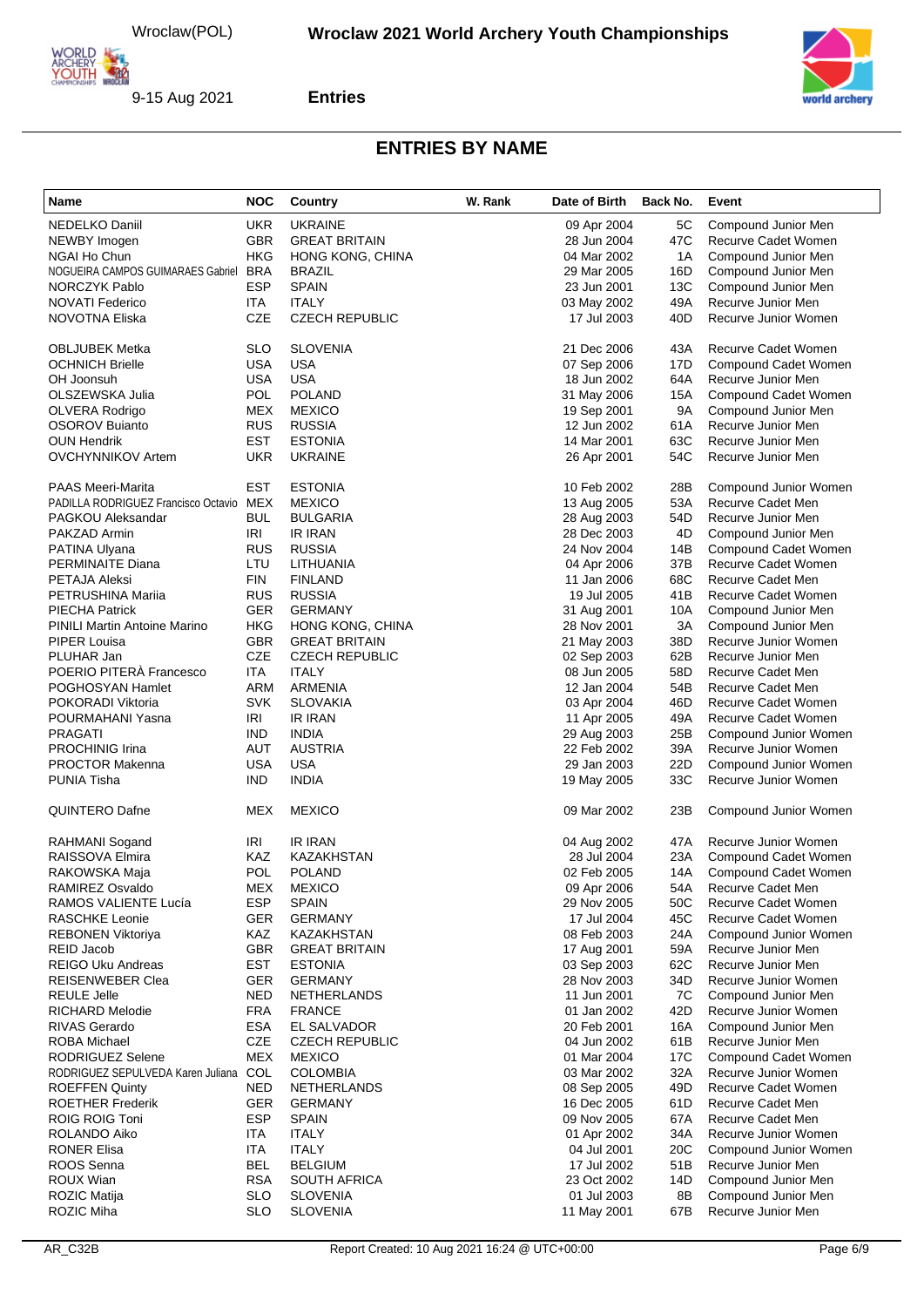

**Entries**

| Name                                       | <b>NOC</b>        | Country                         | W. Rank | Date of Birth              | Back No.               | Event                                     |
|--------------------------------------------|-------------------|---------------------------------|---------|----------------------------|------------------------|-------------------------------------------|
| <b>ROZINER Eyal</b>                        | <b>ISR</b>        | <b>ISRAEL</b>                   |         | 16 Nov 2002                | 67D                    | Recurve Junior Men                        |
| <b>RUBIO Miguel</b>                        | <b>ESP</b>        | <b>SPAIN</b>                    |         | 16 Sep 2006                | 4A                     | Compound Cadet Men                        |
| <b>RUHAL Vickey</b>                        | <b>IND</b>        | <b>INDIA</b>                    |         | 16 Jan 2005                | 58A                    | Recurve Cadet Men                         |
| <b>RUIZ Angela</b>                         | <b>MEX</b>        | <b>MEXICO</b>                   |         | 28 Jul 2006                | 38C                    | Recurve Cadet Women                       |
| RUMYANTSEVA Ekaterina                      | <b>RUS</b>        | <b>RUSSIA</b>                   |         | 20 May 2003                | 21D                    | Compound Junior Women                     |
| <b>RUSIN Artem</b>                         | <b>RUS</b>        | <b>RUSSIA</b>                   |         | 25 Jun 2002                | 63A                    | Recurve Junior Men                        |
| <b>RUSSELL Matthew</b>                     | USA               | <b>USA</b>                      |         | 09 Oct 2002                | 1C                     | Compound Junior Men                       |
| SADIKOV Amirkhan                           | UZB               | <b>UZBEKISTAN</b>               |         | 18 Jul 2003                | 69A                    | Recurve Junior Men                        |
| SADOVEANU Mihai                            | MDA               | <b>MOLDOVA</b>                  |         | 13 Mar 2006                | 67D                    | Recurve Cadet Men                         |
| SAGUTDINOV Samat                           | KAZ               | <b>KAZAKHSTAN</b>               |         | 18 Jul 2004                | 64B                    | Recurve Cadet Men                         |
| <b>SAGUTDINOV Shamil</b>                   | KAZ               | KAZAKHSTAN                      |         | 29 Dec 2001                | 12B                    | Compound Junior Men                       |
| SAITO Fumiya                               | <b>JPN</b>        | <b>JAPAN</b>                    |         | 01 Dec 2004                | 60B                    | Recurve Cadet Men                         |
| SALEK Ida                                  | <b>POL</b>        | <b>POLAND</b>                   |         | 11 Jun 2006                | 25D                    | Compound Junior Women                     |
| <b>SALUNKHE Parth Sushant</b>              | IND               | <b>INDIA</b>                    |         | 04 Nov 2003                | 60C                    | Recurve Junior Men                        |
| SAMEC Andraž                               | SLO               | <b>SLOVENIA</b>                 |         | 29 Jun 2004                | 72D                    | Recurve Cadet Men                         |
| SANCHEZ MEDRANO Mario                      | <b>ESP</b>        | <b>SPAIN</b>                    |         | 26 Nov 2001                | 14C                    | Compound Junior Men                       |
| SANCHEZ Yun                                | <b>ESP</b>        | <b>SPAIN</b>                    |         | 18 Jun 2002                | 52A                    | Recurve Junior Men                        |
| <b>SANDERS Chyler</b>                      | CAN               | CANADA                          |         | 17 Apr 2004                | 23D                    | Compound Cadet Women                      |
| SANDOVAL Gael                              | <b>MEX</b>        | <b>MEXICO</b>                   |         | 02 Sep 2004                | 5C                     | Compound Cadet Men                        |
| <b>SANTOS DEL VALLE Manuel</b>             | <b>ESP</b>        | <b>SPAIN</b>                    |         | 02 Aug 2001                | 54A                    | Recurve Junior Men                        |
| SAREC Anja                                 | SLO               | <b>SLOVENIA</b>                 |         | 06 May 2005                | 42A                    | Recurve Cadet Women                       |
| SAREC Katja                                | <b>SLO</b>        | <b>SLOVENIA</b>                 |         | 06 May 2005                | 22C                    | Compound Cadet Women                      |
| <b>SARIHAN Nehir</b>                       | <b>TUR</b>        | <b>TURKEY</b>                   |         | 07 Mar 2004                | 17A                    | Compound Cadet Women                      |
| <b>SCARBORO Josef</b>                      | USA               | <b>USA</b>                      |         | 30 Sep 2002                | 66A                    | Recurve Junior Men                        |
| <b>SCARBROUGH Anna</b>                     | USA               | <b>USA</b>                      |         | 15 Apr 2001                | 24D                    | Compound Junior Women                     |
| <b>SCHIFFHAUER Nico</b>                    | <b>GER</b>        | <b>GERMANY</b>                  |         | 30 Dec 2001                | 55A                    | Recurve Junior Men                        |
| <b>SCHINDLEROVA Sarah</b>                  | <b>SVK</b>        | <b>SLOVAKIA</b>                 |         | 21 Dec 2006                | 20A                    | Compound Cadet Women                      |
| <b>SCHRADER Leo</b>                        | <b>FIN</b>        | <b>FINLAND</b>                  |         | 05 Aug 2004                | 67C                    | Recurve Cadet Men                         |
| <b>SCHUIT Laura</b>                        | NED               | <b>NETHERLANDS</b>              |         | 15 Aug 2002                | 30 <sub>B</sub>        | Compound Junior Women                     |
| <b>SCHWARZ Charline</b>                    | <b>GER</b>        | <b>GERMANY</b>                  |         | 15 Jan 2001                | 36D                    | Recurve Junior Women                      |
| <b>SCHWEIGHOFER Julian</b>                 | AUT<br><b>FRA</b> | <b>AUSTRIA</b><br><b>FRANCE</b> |         | 02 Apr 2001                | 49D<br>50 <sub>B</sub> | Recurve Junior Men<br>Recurve Cadet Women |
| <b>SEBASTIAN Victoria</b><br>SEBESTOVA Eva | <b>CZE</b>        | <b>CZECH REPUBLIC</b>           |         | 01 Mar 2004<br>17 Jun 2002 | 41 D                   | Recurve Junior Women                      |
| <b>SEDIVY Simon</b>                        | <b>SVK</b>        | <b>SLOVAKIA</b>                 |         | 13 Feb 2006                | 1 <sup>C</sup>         | Compound Cadet Men                        |
| SEIDAKHMETOVA Aizhan                       | <b>KAZ</b>        | <b>KAZAKHSTAN</b>               |         | 09 Jan 2003                | 22A                    | Compound Junior Women                     |
| <b>SEIN Anne</b>                           | <b>EST</b>        | <b>ESTONIA</b>                  |         | 05 Nov 2006                | 36A                    | Recurve Cadet Women                       |
| SENTHILKUMAR Ridhu Varshini                | <b>IND</b>        | <b>INDIA</b>                    |         | 18 Nov 2006                | 15D                    | Compound Cadet Women                      |
| <b>SERAFINI Martina</b>                    | ITA               | <b>ITALY</b>                    |         | 25 Jun 2004                | 14C                    | Compound Cadet Women                      |
| <b>SERGEJEVS Romans</b>                    | LAT               | LATVIA                          |         | 19 Oct 2006                | 70A                    | <b>Recurve Cadet Men</b>                  |
| SHABANI Reza                               | IRI               | <b>IR IRAN</b>                  |         | 15 Jul 2001                | 72B                    | Recurve Junior Men                        |
| SHALIMOVA Nadezhda                         | <b>RUS</b>        | <b>RUSSIA</b>                   |         | 21 Sep 2004                | 42B                    | Recurve Cadet Women                       |
| <b>SHENKHOROV Sergei</b>                   | <b>RUS</b>        | <b>RUSSIA</b>                   |         | 22 Apr 2001                | 4B                     | Compound Junior Men                       |
| SHIBUYA Juri                               | JPN               | <b>JAPAN</b>                    |         | 29 Apr 2003                | 32D                    | Recurve Junior Women                      |
| <b>SILON Sebastian</b>                     | <b>SVK</b>        | <b>SLOVAKIA</b>                 |         | 28 Sep 2004                | 60A                    | Recurve Cadet Men                         |
| SILVA Sarah                                | MEX               | <b>MEXICO</b>                   |         | 22 Mar 2003                | 33B                    | Recurve Junior Women                      |
| SIMAV Merih                                | <b>TUR</b>        | <b>TURKEY</b>                   |         | 20 Jul 2005                | 65D                    | Recurve Cadet Men                         |
| SIMONCHYK Alina                            | <b>BLR</b>        | <b>BELARUS</b>                  |         | 26 Jan 2004                | 49C                    | Recurve Cadet Women                       |
| SIWAK Weronika                             | POL               | <b>POLAND</b>                   |         | 01 Dec 2004                | 51A                    | <b>Recurve Cadet Women</b>                |
| SLIACHTICAS CAETANO Ana Luiza BRA          |                   | <b>BRAZIL</b>                   |         | 18 Nov 2002                | 43C                    | Recurve Junior Women                      |
| <b>SMAGUL Baktur</b>                       | KAZ               | KAZAKHSTAN                      |         | 07 Dec 2001                | 58B                    | Recurve Junior Men                        |
| SMEETS Yaël                                | <b>NED</b>        | NETHERLANDS                     |         | 17 Oct 2004                | 68A                    | Recurve Cadet Men                         |
| <b>SMOLLETT Andrew</b>                     | CAN               | CANADA                          |         | 01 Dec 2001                | 62D                    | Recurve Junior Men                        |
| SNELDER Rik                                | <b>NED</b>        | <b>NETHERLANDS</b>              |         | 08 Feb 2001                | 9C                     | Compound Junior Men                       |
| SNETKOVA Nika                              | <b>RUS</b>        | <b>RUSSIA</b>                   |         | 01 Apr 2003                | 19D                    | Compound Junior Women                     |
| <b>SOBCHAK Rikardo</b>                     | <b>BUL</b>        | <b>BULGARIA</b>                 |         | 26 Feb 2002                | 53D                    | Recurve Junior Men                        |
| SOLERA Jose Manuel                         | <b>ESP</b>        | <b>SPAIN</b>                    |         | 04 Aug 2001                | 53A                    | Recurve Junior Men                        |
| SOLTANINEJAD Abolfazl                      | IRI               | <b>IR IRAN</b>                  |         | 08 Jan 2005                | 12D                    | Compound Cadet Men                        |
| SONODA Waka                                | JPN               | <b>JAPAN</b>                    |         | 23 Apr 2002                | 31 D                   | Recurve Junior Women                      |
| <b>SPAGE Madara</b>                        | LAT               | LATVIA                          |         | 12 May 2005                | 48A                    | Recurve Cadet Women                       |
| <b>SPARREBOOM Veerle</b>                   | NED               | <b>NETHERLANDS</b>              |         | 08 May 2005                | 21B                    | Compound Cadet Women                      |
| <b>SPENCER-NICE Riley</b>                  | <b>GBR</b>        | <b>GREAT BRITAIN</b>            |         | 31 May 2004                | 70B                    | Recurve Cadet Men                         |
| <b>SPINAR Matej</b>                        | CZE               | <b>CZECH REPUBLIC</b>           |         | 02 Apr 2005                | 64A                    | Recurve Cadet Men                         |

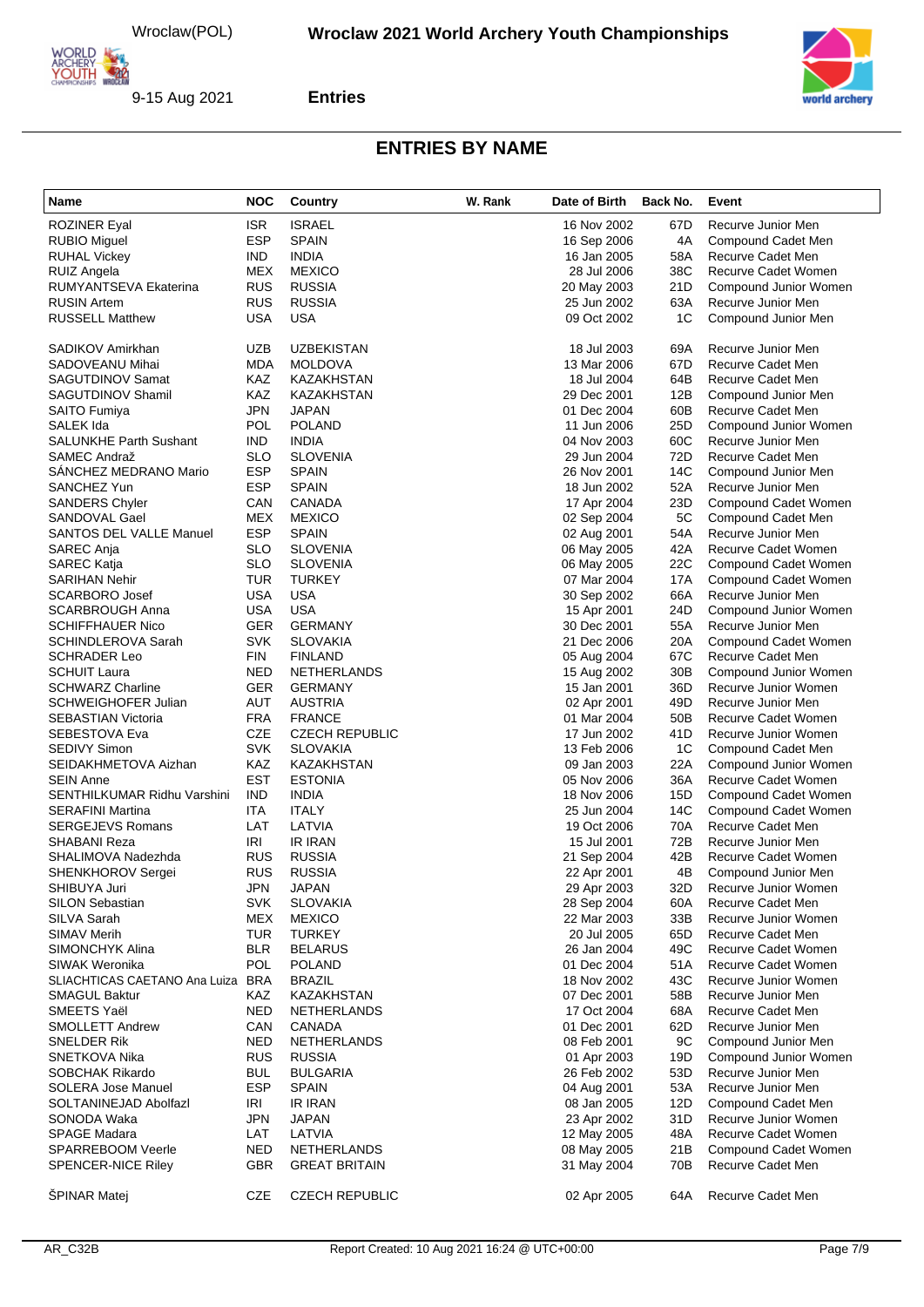

**Entries**

| Name                              | <b>NOC</b> | Country                       | W. Rank | Date of Birth              | Back No.        | Event                      |
|-----------------------------------|------------|-------------------------------|---------|----------------------------|-----------------|----------------------------|
| <b>SPUTO Jerzy</b>                | <b>POL</b> | <b>POLAND</b>                 |         | 05 Apr 2004                | 55 <sub>D</sub> | Recurve Cadet Men          |
| <b>STACH Martyna</b>              | <b>POL</b> | <b>POLAND</b>                 |         | 08 Apr 2002                | 35B             | Recurve Junior Women       |
| STEFANOVIC Mihajlo                | <b>SRB</b> | <b>SERBIA</b>                 |         | 19 Oct 2003                | 71B             | Recurve Junior Men         |
| <b>STEPIEN Michal</b>             | <b>POL</b> | <b>POLAND</b>                 |         | 15 Oct 2006                | 7C              | Compound Cadet Men         |
| STODDARD Christian                | <b>USA</b> | USA                           |         | 03 Mar 2006                | 63C             | Recurve Cadet Men          |
| <b>STORELV Amalie</b>             | <b>NOR</b> | <b>NORWAY</b>                 |         | 08 Apr 2004                | 36C             | Recurve Cadet Women        |
|                                   | <b>FRA</b> | <b>FRANCE</b>                 |         |                            | 55B             | Recurve Junior Men         |
| STROCK-HUTTEPAIN Thomas           | <b>DEN</b> |                               |         | 20 May 2003                |                 |                            |
| <b>STUTZ Natacha</b>              |            | <b>DENMARK</b>                |         | 09 Oct 2003                | 28A             | Compound Junior Women      |
| <b>SUAREZ Maria Valentina</b>     | COL        | <b>COLOMBIA</b>               |         | 27 Apr 2001                | 29D             | Compound Junior Women      |
| <b>SULIOKAS Domantas</b>          | LTU        | LITHUANIA                     |         | 23 Jun 2006                | 72A             | Recurve Cadet Men          |
| SULLENBERGER Sydney               | <b>USA</b> | <b>USA</b>                    |         | 28 May 2004                | 18D             | Compound Cadet Women       |
| SULLIVAN Isaac                    | <b>USA</b> | USA                           |         | 11 Sep 2004                | 8A              | Compound Cadet Men         |
| <b>SULLIVAN Sawyer</b>            | <b>USA</b> | <b>USA</b>                    |         | 05 Apr 2004                | 9A              | Compound Cadet Men         |
| SUZUKI Sakura                     | JPN        | JAPAN                         |         | 24 Jan 2005                | 42D             | Recurve Cadet Women        |
| <b>TABOROVETS Illia</b>           | <b>UKR</b> | <b>UKRAINE</b>                |         | 07 Sep 2001                | 4C              | Compound Junior Men        |
| TAKAHASHI Jinpei                  | <b>JPN</b> | <b>JAPAN</b>                  |         | 23 Mar 2004                | 61B             | Recurve Cadet Men          |
| <b>TAKAI Shohei</b>               | <b>JPN</b> | JAPAN                         |         | 02 Dec 2003                | 57C             | Recurve Junior Men         |
| <b>TAMMIK Tessa Cathlen</b>       | <b>EST</b> | <b>ESTONIA</b>                |         | 31 Aug 2004                | 35A             | <b>Recurve Cadet Women</b> |
| <b>TANCO Sean Jonathan</b>        | PHI        | <b>PHILIPPINES</b>            |         | 22 Oct 2004                | 66B             | Recurve Cadet Men          |
| TEMPELMAN Mary-Ann                | <b>NED</b> | <b>NETHERLANDS</b>            |         | 24 Jul 2002                | 43B             | Recurve Junior Women       |
| TEODORO POPPERL Ana Carolina BRA  |            | <b>BRAZIL</b>                 |         | 03 Mar 2003                | 44C             | Recurve Junior Women       |
|                                   |            |                               |         |                            |                 |                            |
| <b>TERESHKOV lakov</b>            | <b>RUS</b> | <b>RUSSIA</b>                 |         | 04 Aug 2004                | 54C             | Recurve Cadet Men          |
| <b>THEUNIS Marco</b>              | BEL        | <b>BELGIUM</b>                |         | 03 Feb 2004                | 66C             | Recurve Cadet Men          |
| <b>THIRION Baptiste</b>           | <b>FRA</b> | <b>FRANCE</b>                 |         | 18 Jan 2006                | 57B             | Recurve Cadet Men          |
| <b>TIMPU Mario</b>                | ROU        | <b>ROMANIA</b>                |         | 17 Jul 2003                | 50C             | Recurve Junior Men         |
| TJIN-A-DJIE Jay                   | <b>NED</b> | <b>NETHERLANDS</b>            |         | 14 Dec 2002                | 8C              | Compound Junior Men        |
| <b>TKACHUK Andii</b>              | <b>UKR</b> | <b>UKRAINE</b>                |         | 10 Dec 2004                | 63D             | <b>Recurve Cadet Men</b>   |
| <b>TOMRUK Ipek</b>                | <b>TUR</b> | <b>TURKEY</b>                 |         | 20 Nov 2002                | 20A             | Compound Junior Women      |
| <b>TOPLICEANU Elena</b>           | ROU        | <b>ROMANIA</b>                |         | 22 Feb 2003                | 30C             | Compound Junior Women      |
| <b>TORGUBAEV Bair</b>             | <b>RUS</b> | <b>RUSSIA</b>                 |         | 21 May 2004                | 55C             | Recurve Cadet Men          |
| TORO VASQUEZ Manuel               | COL        | <b>COLOMBIA</b>               |         | 15 May 2001                | 11C             | Compound Junior Men        |
| <b>TRATSIAK Natallia</b>          | <b>BLR</b> | <b>BELARUS</b>                |         | 01 Feb 2001                | 47B             | Recurve Junior Women       |
| TRETIAKOVA Iryna                  | <b>UKR</b> | <b>UKRAINE</b>                |         | 08 Jul 2001                | 41C             | Recurve Junior Women       |
| TRINKUNA Kintija Laima            | LAT        | LATVIA                        |         | 01 May 2001                | 47C             | Recurve Junior Women       |
| <b>TRYFANOV Taras</b>             | <b>UKR</b> | <b>UKRAINE</b>                |         | 24 Apr 2002                | 6C              | Compound Junior Men        |
| <b>TURA Leonardo</b>              | <b>SMR</b> | SAN MARINO                    |         | 05 Aug 2002                | 71C             | Recurve Junior Men         |
| <b>TURSUNBEK Diana</b>            | KAZ        | KAZAKHSTAN                    |         | 21 Sep 2003                | 38B             | Recurve Junior Women       |
| <b>TYUTYUN Andrey</b>             | KAZ        | KAZAKHSTAN                    |         | 19 Jun 2006                | 11B             | Compound Cadet Men         |
|                                   |            |                               |         |                            |                 |                            |
| ULIANOVA Liliia                   | <b>RUS</b> | <b>RUSSIA</b>                 |         | 14 Jun 2002                | 20D             | Compound Junior Women      |
| UNAMUNZAGA ALTUNA Irati           | <b>ESP</b> | <b>SPAIN</b>                  |         | 29 May 2006                | 52C             | Recurve Cadet Women        |
| UNAMUNZAGA ALTUNA Samantha ESP    |            | <b>SPAIN</b>                  |         | 03 Jan 2005                | 19B             | Compound Cadet Women       |
| UZUN Duru Dicle                   | TUR        | TURKEY                        |         | 16 May 2003                | 19A             | Compound Junior Women      |
| <b>VACA Carlos</b>                | MEX        | <b>MEXICO</b>                 |         | 04 Nov 2002                | 54B             | Recurve Junior Men         |
| VAN DER MERWE Paul                | <b>RSA</b> | SOUTH AFRICA                  |         | 05 Oct 2005                | 6D              | Compound Cadet Men         |
| VAN DER WINKEL Laura              | NED        | <b>NETHERLANDS</b>            |         | 15 Nov 2001                | 44B             | Recurve Junior Women       |
| VAN LOOY Quinten                  | BEL        | <b>BELGIUM</b>                |         | 13 Jul 2002                | 16C             | Compound Junior Men        |
| VAN STEEN Elian                   | BEL        | <b>BELGIUM</b>                |         |                            | 50 <sub>B</sub> |                            |
|                                   |            |                               |         | 05 May 2002<br>30 Jul 2001 |                 | Recurve Junior Men         |
| <b>VAUTRIN Jules</b>              | <b>FRA</b> | <b>FRANCE</b>                 |         |                            | 56B             | Recurve Junior Men         |
| VAZQUEZ SAUCEDO Ana Laura         | <b>MEX</b> | <b>MEXICO</b>                 |         | 07 Jan 2001                | 32B             | Recurve Junior Women       |
| <b>VAZQUEZ Valentina</b>          | <b>MEX</b> | <b>MEXICO</b>                 |         | 09 Mar 2003                | 31B             | Recurve Junior Women       |
| <b>VECKYTE Meda</b>               | LTU        | LITHUANIA                     |         | 19 Jan 2003                | 47D             | Recurve Junior Women       |
| <b>VELASQUEZ RUIZ Anibal</b>      | COL        | <b>COLOMBIA</b>               |         | 28 Feb 2003                | 10 <sub>C</sub> | Compound Junior Men        |
| <b>VELIKOV Patrik</b>             | <b>BUL</b> | <b>BULGARIA</b>               |         | 06 Feb 2006                | 71A             | Recurve Cadet Men          |
| <b>VERMA Tanisha</b>              | <b>IND</b> | <b>INDIA</b>                  |         | 24 Dec 2003                | 31C             | Recurve Junior Women       |
| VESTERGAARD Mia Lykke Normand DEN |            | <b>DENMARK</b>                |         | 13 Jul 2005                | 51D             | Recurve Cadet Women        |
| <b>VETTER Jonathan</b>            | GER        | <b>GERMANY</b>                |         | 17 Feb 2001                | 56A             | Recurve Junior Men         |
| <b>VLAD Teodor</b>                | ROU        | <b>ROMANIA</b>                |         | 05 Sep 2002                | 18B             | Compound Junior Men        |
| <b>VOROBIOVA Yevhenija</b>        | <b>UKR</b> | <b>UKRAINE</b>                |         | 26 Oct 2001                | 26A             | Compound Junior Women      |
| <b>VUORINEN Verne</b>             | <b>FIN</b> | <b>FINLAND</b>                |         | 06 Nov 2002                | 70D             | Recurve Junior Men         |
| <b>WATANABE Mao</b>               |            |                               |         |                            |                 | Recurve Junior Women       |
| <b>WATSON Dustin</b>              | JPN<br>CAN | <b>JAPAN</b><br><b>CANADA</b> |         | 26 Dec 2002<br>18 Oct 2004 | 33D<br>9D       | Compound Cadet Men         |
|                                   |            |                               |         |                            |                 |                            |
|                                   |            |                               |         |                            |                 |                            |